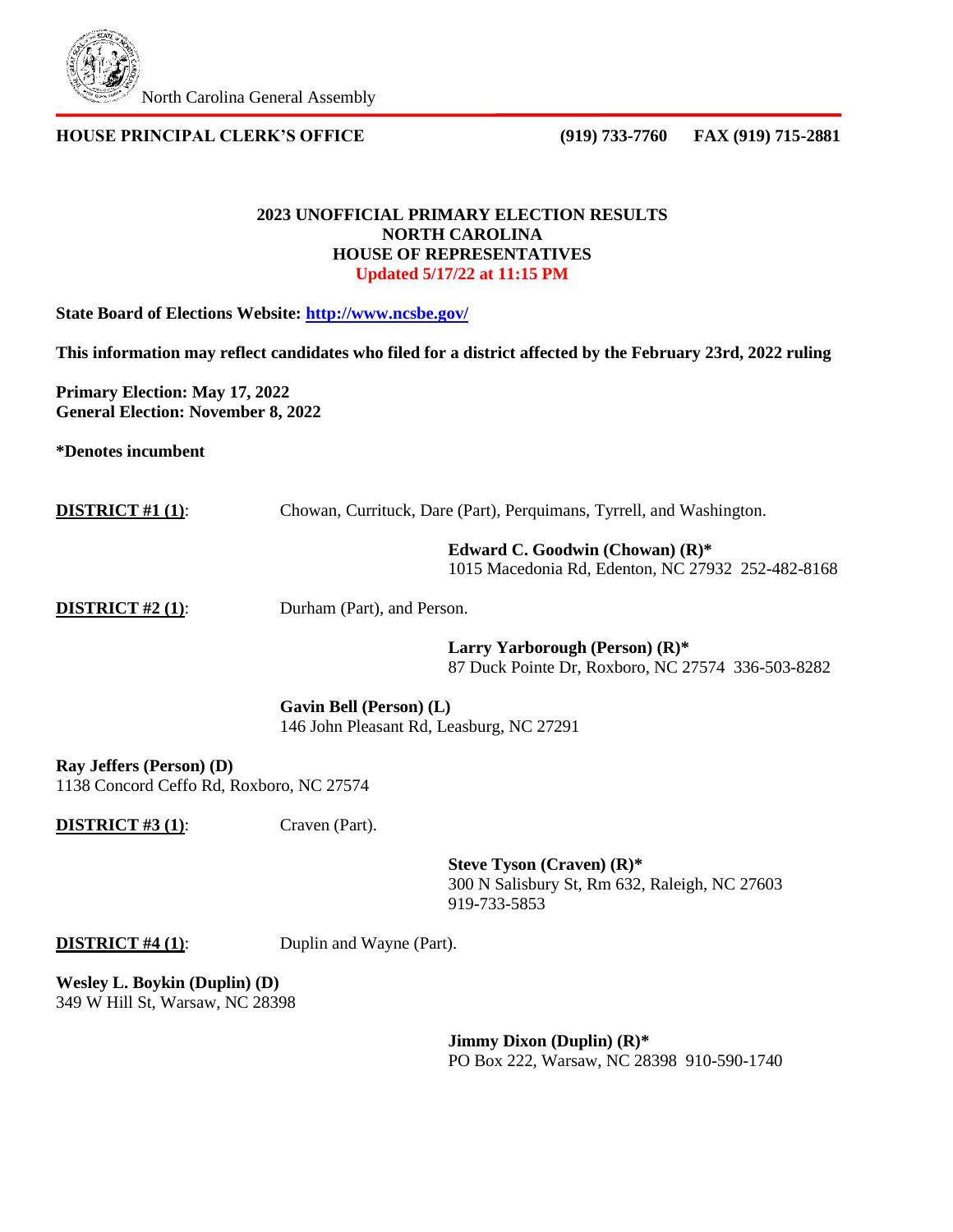**DISTRICT #5 (1):** Camden, Gates, Hertford, and Pasquotank.

# **Howard J. Hunter, III (Hertford) (D)\***

PO Box 944, Ahoskie, NC 27910 252-332-3189

#### **Donald Kirkland (Hertford) (R)** 235B NC 561 E, Ahoskie, NC 27910

**Bill Ward (Pasquotank) (R)** 1713 W Main St, Elizabeth City, NC 27909 252-339-0130

#### **DISTRICT #6 (1):** Harnett (Part).

**Kiara Johnson (Harnett) (D)** 187 Westside Dr, Cameron, NC 28326 910-930-8040

> **Joe Pike (Harnett) (R)** 35 Cypress Pt, Sanford, NC 27332 330-327-4623

**Murray Simpkins (Harnett) (R)** 865 Coachman Way, Sanford, NC 27332 919-842-1866

**DISTRICT #7 (1):** Franklin and Granville (Part).

**Matthew Winslow (Franklin) (R)\*** 300 N Salisbury St, Rm 610, Raleigh, NC 27603 919-715-3032

**DISTRICT #8 (1):** Pitt (Part).

**Gloristine Brown (Pitt) (D)** 7582 Main St, Bethel, NC 27812 252-347-2970

**Sharon McDonald Evans (Pitt) (D)** 1657 Cambria Drive, Greenville, NC 27834 252-258-3940

> **Charles (Drock) Vincent (Pitt) (R)** 1501 S Elm St, Greenville, NC 27858 252-412-2120

**DISTRICT #9 (1):** Pitt (Part).

**Brian Farkas (Pitt) (D)\*** 16 W Jones St, Rm 1421, Raleigh, NC 27601 919-733-5757

> **Tony P. Moore (Pitt) (R)** 2590 Church St, Winterville, NC 28590 252-341-7457

> **Timothy Reeder (Pitt) (R)** 1413 Fox Hollow Dr, Ayden, NC 28513 252-347-1235

#### **DISTRICT** #10 (1): Wayne (Part).

**John R. Bell, IV (Wayne) (R)\*** 300 N Salisbury St, Rm 301F, Raleigh, NC 27603 919-715-3017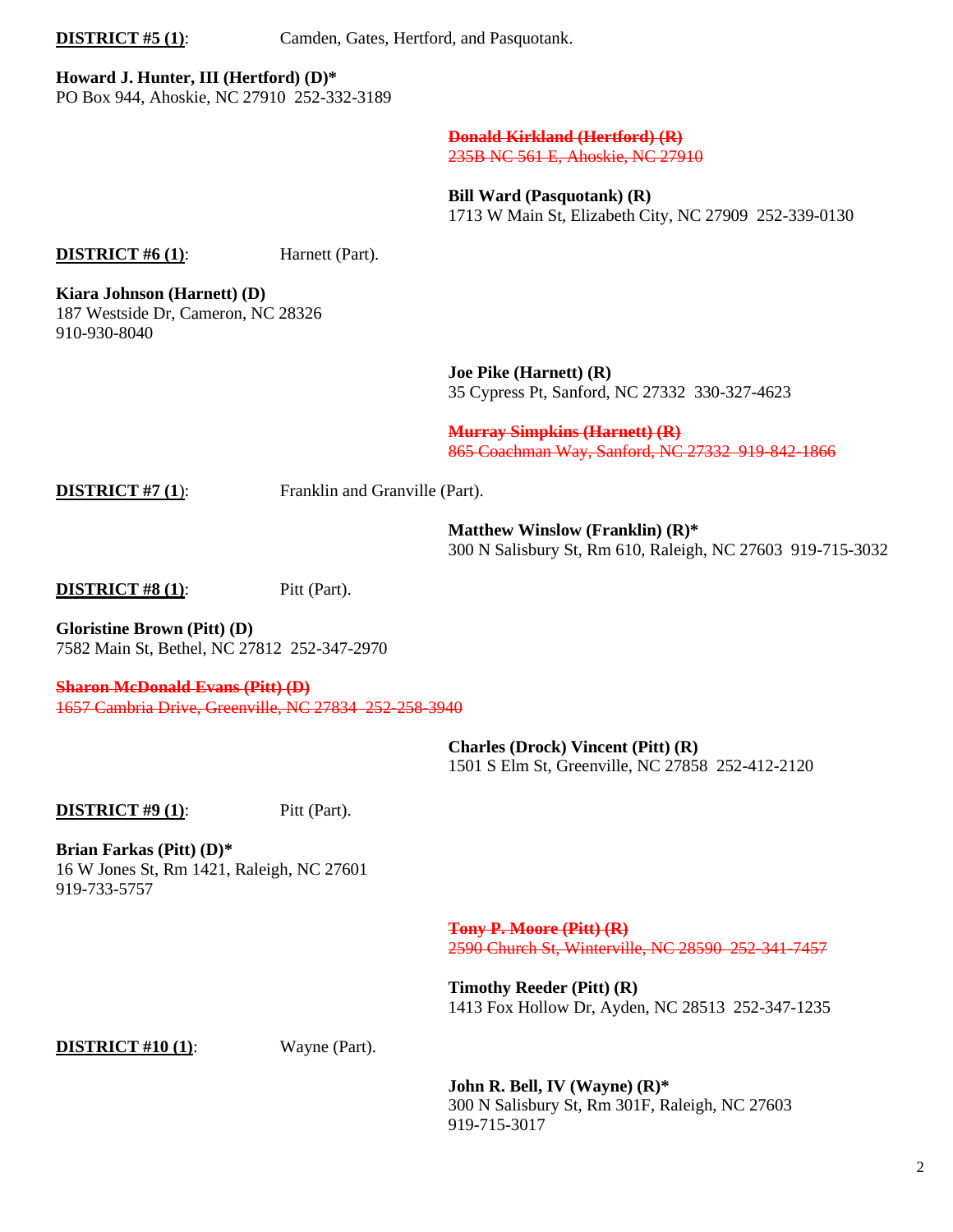# **DISTRICT** #11 (1): Wake (Part).

**Allison A. Dahle (Wake) (D)\*** 16 W Jones St, Rm 1325, Raleigh, NC 27601 919-733-5755

**DISTRICT** #12 (1): Greene, Jones, and Lenoir.

**Chris Humphrey (Lenoir) (R)\*** 300 N Salisbury St, Rm 306B2, Raleigh, NC 27603 919-733-5995

**Lillie Williams (Lenoir) (D)** 1107 Lynn Dr, Kinston, NC 28504 252-523-8098

**DISTRICT #13 (1):** Carteret and Craven (Part).

**Pete Benton (Carteret) (R)** 1602 Shackleford St, Morehead City, NC 28557 252-269-8472

**Celeste Cairns (Carteret) (R)** 9705 Ashley Pl, Emerald Isle, NC 28594 252-220-5444

**Eden Gordon Hill (Carteret) (R)** 115 Fawn Creek Ct, Cedar Point, NC 28584 561-410-0082

**Katie Tomberlin (Carteret) (D)**

433 Nine Foot Rd, Newport, NC 28570

**DISTRICT #14 (1):** Onslow (Part).

**George G. Cleveland (Onslow) (R)\*** 224 Campbell Place, Jacksonville, NC 28546 910-346-3866

**Isaiah (Ike) Johnson (Onslow) (D)** 206 Country Club Dr, Jacksonville, NC 28546

**Eric Whitfield (Onslow) (D)** 138 Daniel Dr, Hubert, NC 28539

**DISTRICT #15 (1)**: Onslow (Part).

**Christopher Schulte (Onslow) (D)** 704 Opus Ct, Richlands, NC 28574

> **Phil Shepard (Onslow) (R)\*** 111 Vernon Shepard Ln, Jacksonville, NC 28540 910-389-6392

**DISTRICT** #16 (1): Onslow (Part) and Pender.

**Carson Smith (Pender) (R)\*** 47 Hidden Bluff Trl, Hampstead, NC 28443 919-715-9664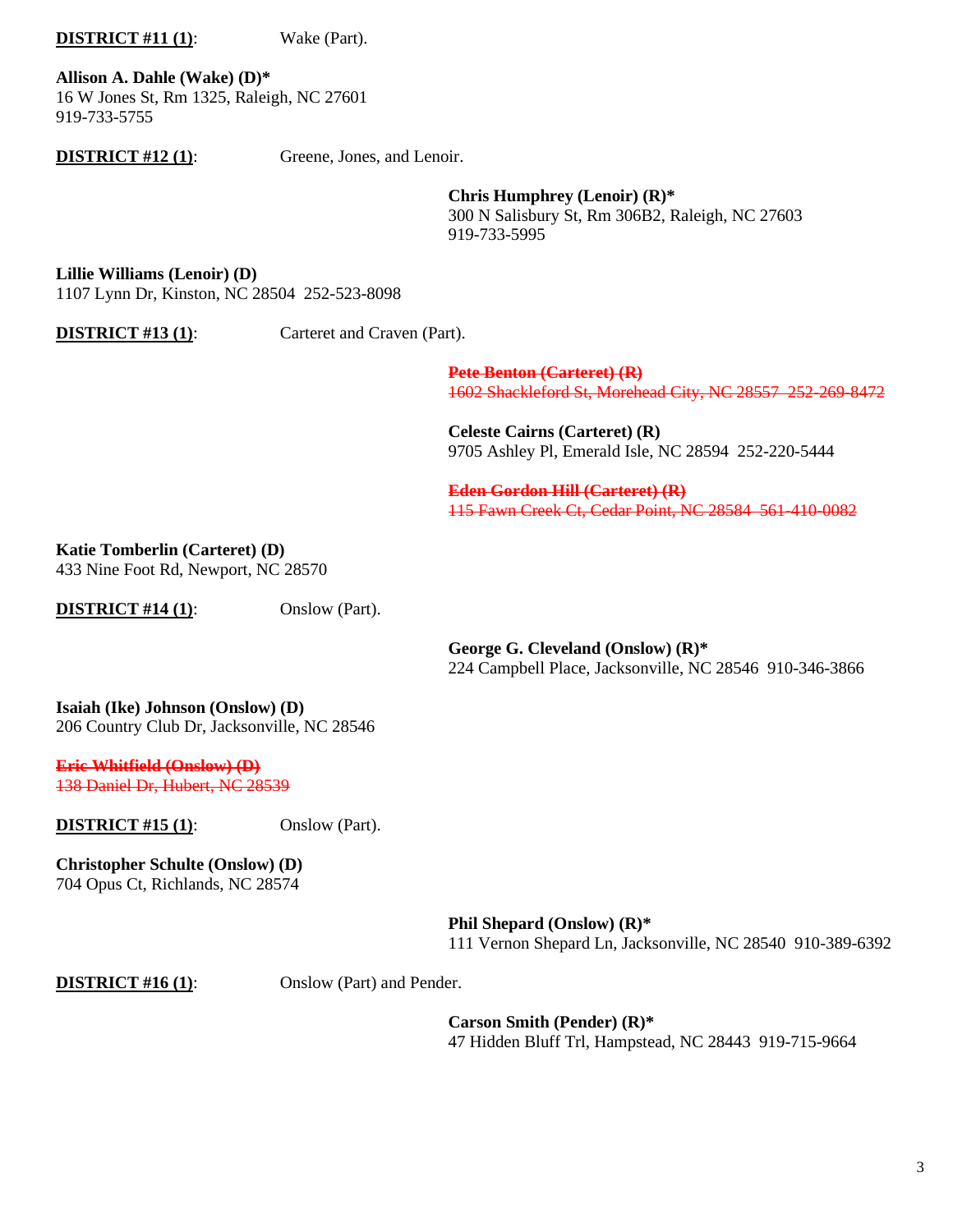**DISTRICT #17 (1):** Brunswick (Part). **Frank Iler (Brunswick) (R)\*** PO Box 1412, Shallotte, NC 28459 919-301-1450 **Edward M. McKeithan (Brunswick) (D)** 150 Benton Rd SE, Bolivia, NC 28422 910-512-5568 **Eric Terashima (Brunswick) (D)** 9455 Lyn-Marie Dr, Leland, NC 28451 910-742-1002 **DISTRICT #18 (1):** New Hanover (Part). **Deb Butler (New Hanover) (D)\***  16 W Jones St, Rm 1015, Raleigh, NC 27601 919-733-5754 **John Hinnant (New Hanover) (R)** 219 23rd St N, Wilmington, NC 28405 910-619-3430 **DISTRICT #19 (1):** Brunswick (Part) and New Hanover (Part). **Charles W. Miller (Brunswick) (R)\*** 16 W Jones St, Rm 2219, Raleigh, NC 27601 919-733-5830 **DISTRICT** #20 (1): New Hanover (Part). **Ted Davis, Jr. (New Hanover) (R)\*** PO Box 2535, Wilmington, NC 28402 910-763-6249 **Amy Block DeLoach (New Hanover) (D)** 2513 Royal Palm Ln, Wilmington, NC 28409 **DISTRICT #21 (1):** Wake (Part). **Gerard Falzon (Wake) (R)** 114 Gratiot Dr, Morrisville, NC 27560 919-454-5257 **Ya Liu (Wake) (D)** 406 Selwood Pl, Cary, NC 27519 919-247-2957 **Joshua Morris (Wake) (L)** 8201 Pine Perch St, Cary, NC 27519 **DISTRICT #22 (1):** Bladen and Sampson.

> **William D. Brisson (Bladen) (R)\*** PO Box 531, Dublin, NC 28332 910-862-7007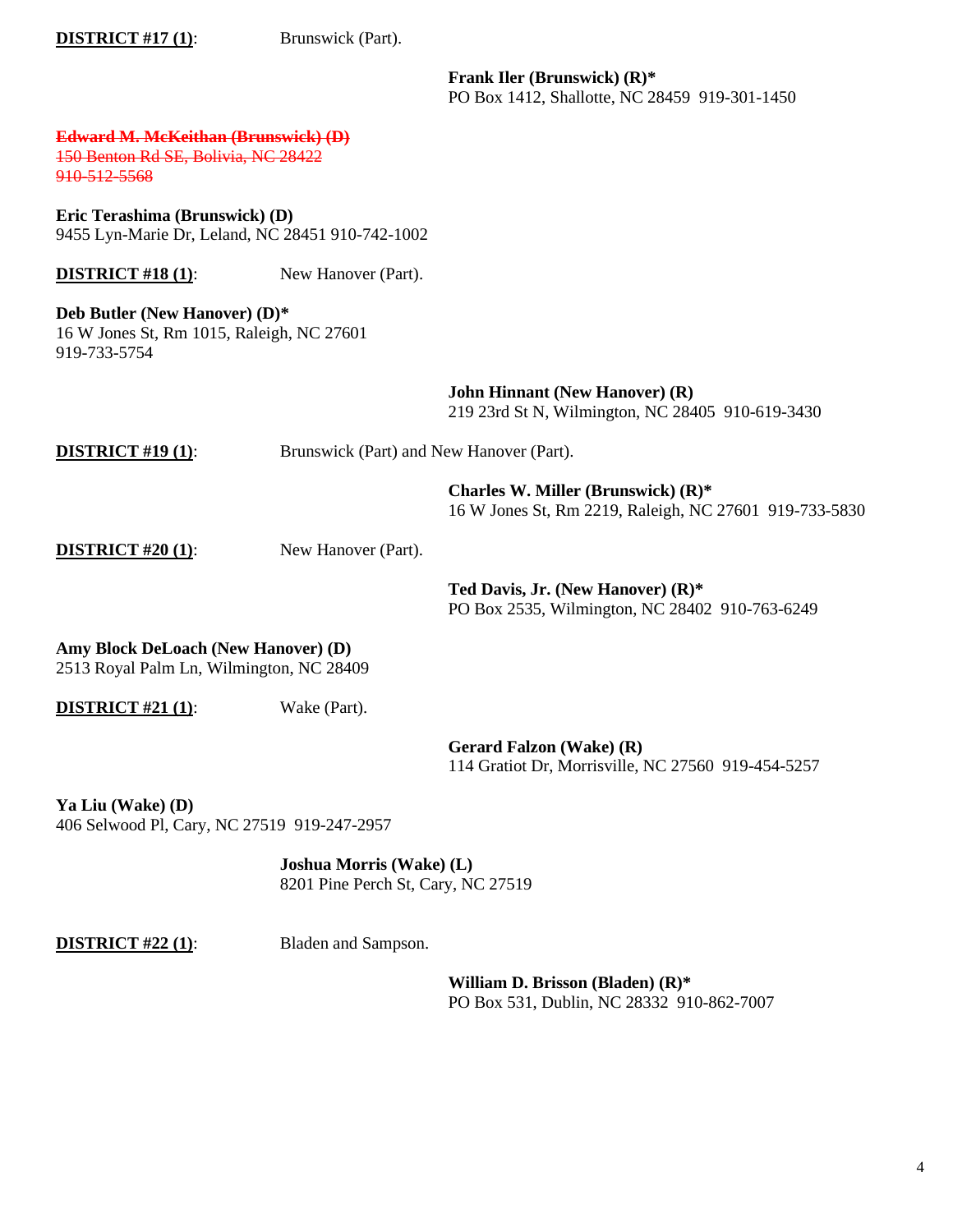**DISTRICT #23 (1):** Bertie, Edgecombe and Martin.

**James Crowell Proctor (Edgecombe) (R)** 821 Wells Rd, Whitakers, NC 27891 252-544-8347

**Shelly Willingham (Edgecombe) (D)\*** 916 Hill St, Rocky Mount, NC 27801 252-442-8659

**DISTRICT #24 (1):** Nash (Part) and Wilson.

**Linda Cooper-Suggs (Wilson) (D)\*** 

16 W Jones St, Rm 1220, Raleigh, NC 27601 919-733-5898

> **Ken Fontenot (Wilson) (R)** 4912 Country Club Dr N, Wilson, NC 27896 252-373-6021

**DISTRICT #25 (1):** Nash (Part).

**Allen Chesser (Nash) (R)** 9578 Valley Rd, Middlesex, NC 27557 919-495-7502

**James D. Gailliard (Nash) (D)\*** 9121 W Mount Dr, Rocky Mount, NC 27803 919-733-5802

> **Alsey Heth Hopkins (Nash) (R)** 4976 Hopkins Rd, Middlesex, NC 27557 704-813-8948

**Yvonne McLeod (Nash) (R)** 2113 Edinborough Rd, Rocky Mount, NC 27803 252-903-8498

**Nick Taylor (Nash) (L)** 4431 Womble Rd, Nashville, NC 27856 252-567-8055

**DISTRICT** #26 (1): Johnston (Part).

**Linda Bennett (Johnston) (D)** 13950 NC 96 Hwy N, Zebulon, NC 27597

> **Rick Walker (Johnston) (R)** 67 Slateford Drive, Clayton, NC 27520

**Donna McDowell White (Johnston) (R)\*** PO Box 1351, Clayton, NC 27528 919-889-1239

**DISTRICT #27 (1):** Halifax, Northampton, and Warren.

**Jerry McDaniel (Halifax) (D)** 701 Carolina St, Roanoke Rapids, NC 27870

> **Wes Tripp (Halifax) (R)** PO Box 1, Halifax, NC 27839 252-578-4003

**Michael H. Wray (Northampton) (D)\*** PO Box 904, Gaston, NC 27832 252-535-3297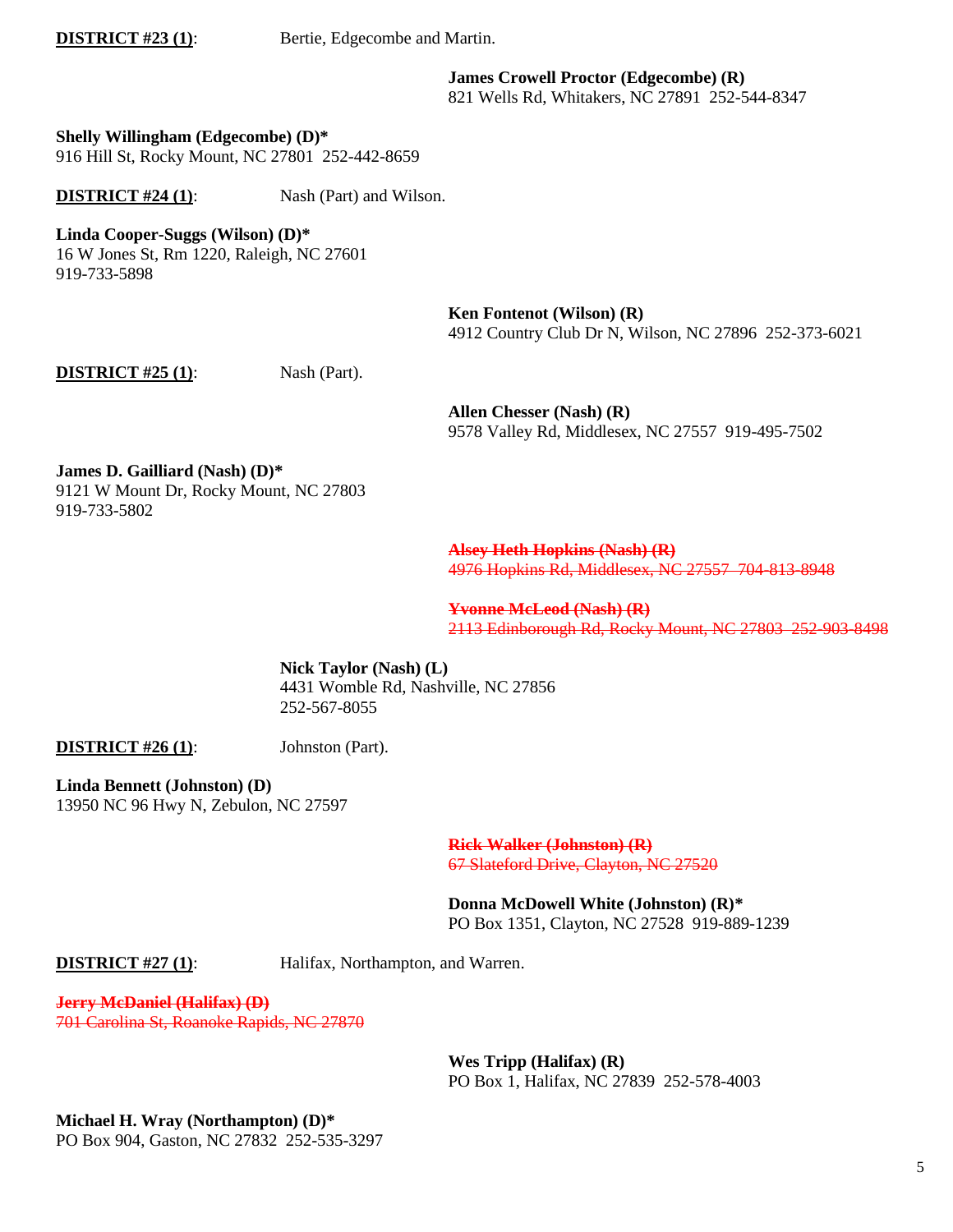**DISTRICT** #28 (1): Johnston (Part).

**James Davenport (Johnston) (R)** 149 Harvey Rd, Kenly, NC 27542 919-901-9647

**Wendy Ella May (Johnston) (D)**

1577 Davis Homestead Rd, Selma, NC 27576 919-901-2582

**Larry C. Strickland (Johnston) (R)\*** PO Box 700, Pine Level, NC 27568 919-632-3200

**DISTRICT #29 (1):** Durham (Part).

**Vernetta Alston (Durham) (D)\*** 300 N Salisbury St, Rm 505A, Raleigh, NC 27603 919-733-5872

**DISTRICT #30 (1)**: Durham (Part).

**William G. Antico (Durham) (R)**

42 Justin Ct, Durham, NC 27705

**Guy Meilleur (Durham) (L)** 1515 Mountainview Ave, Durham, NC 27705

**Marcia Morey (Durham) (D)\***  16 W Jones St, Rm 1109, Raleigh, NC 27601 919-733-7663

**DISTRICT #31 (1):** Durham (Part).

**Zack Hawkins (Durham) (D)\*** PO Box 829, Durham, NC 27702 919-715-2528

> **Sean Haugh (Durham) (L)** 901 Danbury Dr, Durham, NC 27703 919-402-3489

**DISTRICT #32 (1):** Granville (Part) and Vance.

**Terry E. Garrison (Vance) (D)\*** PO Box 551, Henderson, NC 27536 252-492-7761

> **Frank Sossamon (Vance) (R)** 815 US 158 Bypass, Henderson, NC 27537

**DISTRICT #33 (1)**: Wake (Part).

**Nate Blanton (Wake) (D)** 1709 St Patrick Dr, Raleigh, NC 27603 704-674-8554

> **Chris Costello (Wake) (L)** 1033 Buckhorn Rd, Garner, NC 27529

> > **Stephanie Dingee (Wake) (R)** 5428 Hickory Ln, Raleigh, NC 27603

**Rosa U. Gill (Wake) (D)\*** 2408 Foxtrot Rd, Raleigh, NC 27610 919-821-0425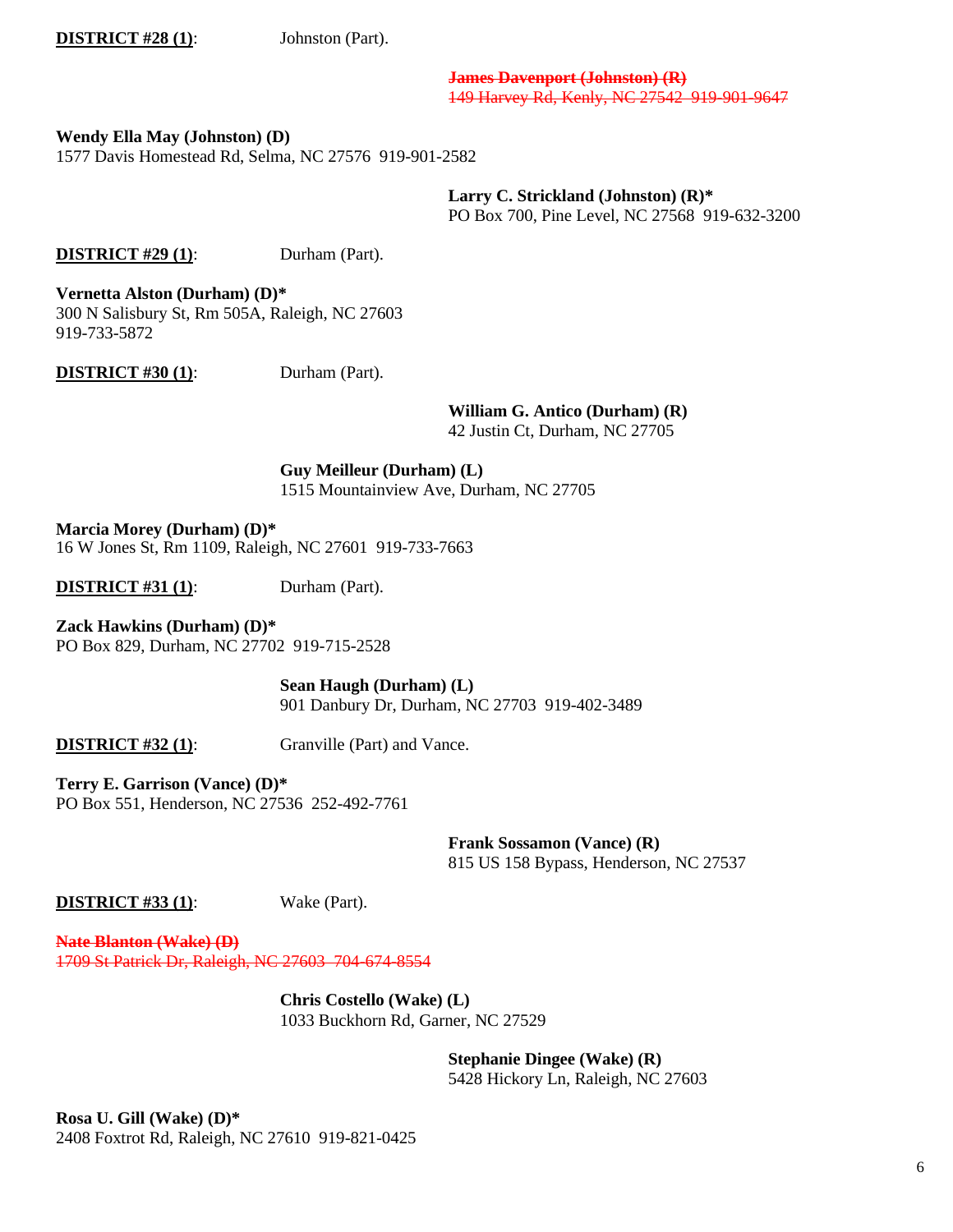**DISTRICT #34 (1):** Wake (Part).

**Joshua Jordan (Wake) (R)** 2600 Glenwood Ave, Apt 106, Raleigh, NC 27608 912-312-2140

**Grier Martin (Wake) (D)\*** 16 W Jones St, Rm 1023, Raleigh, NC 27601 919-733-5773

**Kat McDonald (Wake) (L)**

921 St Marys St, Raleigh, NC 27605

**Ashley Seshul (Wake) (R)** 3608 Rolston Dr, Raleigh, NC 27609 919-612-8639

**DISTRICT #35 (1):** Wake (Part).

**Terence Everitt (Wake) (D)\*** 16 W Jones St, Rm 1301, Raleigh, NC 27601 919-715-3010

> **Brandon Panameno (Wake) (R)** 816 N Franklin St, Wake Forest, NC 27587 919-441-2099

**Joseph Serio (Wake) (L)** 5808 Snooks Trl, Wake Forest, NC 27587

> **Fred Von Canon (Wake) (R)** 1336 Reservoir View Ln, Wake Forest, NC 27587 919-322-9636

**DISTRICT #36 (1)**: Wake (Part).

**Julie von Haefen (Wake) (D)\*** 16 W Jones St, Rm 1311, Raleigh, NC 27601 919-715-0795

> **John Harris (Wake) (R)** 1906 Misty Water Ct, Apex, NC 27502 919-234-7958

**Kyle Ward (Wake) (L)** 2304 Eagles Watch Ct, Apex, NC 27502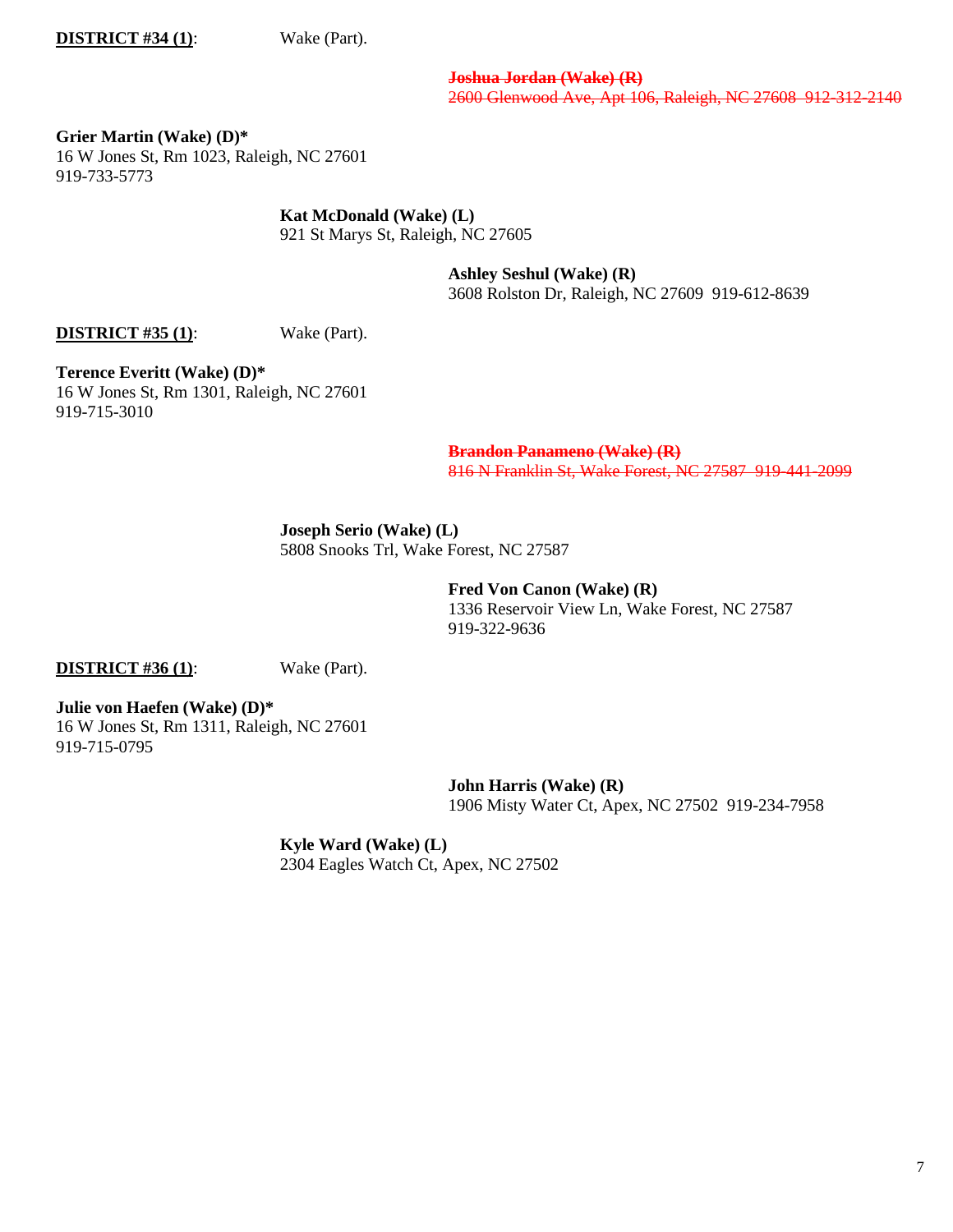**DISTRICT #37 (1):** Wake (Part).

**Mary Bethel (Wake) (D)** 1513 Singletree Ln, Fuquay-Varina, NC 27526 919-818-0881

**Christine Kelly (Wake) (D)** 201 Grigsby Ave, Holly Springs, NC 27540

> **Erin Paré (Wake) (R)\*** 300 N Salisbury St, Rm 531, Raleigh, NC 27603 919-733-2962

**Elizabeth Parent (Wake) (D)** 904 Oldwyck Dr, Fuquay-Varina, NC 27526 425-518-8054

> **Christopher Robinson (Wake) (L)** 804 Red Oak Tree Dr, Fuquay-Varina, NC 27526

**DISTRICT #38 (1)**: Wake (Part).

**Abe Jones (Wake) (D)\*** 16 W Jones St, Rm 1219, Raleigh, NC 27601 919-733-5758

> **Christopher Mizelle (Wake) (L)** 900 E Six Forks Rd, Apt 162, Raleigh, NC 27604

**DISTRICT #39 (1)**: Wake (Part).

**Greg Jones (Wake) (R)** 6141 Robertson Pond Rd, Wendell, NC 27591 919-614-6754

**James Roberson (Wake) (D)\***  300 N Salisbury St, Rm 511, Raleigh, NC 27603 919-733-5974

**DISTRICT #40 (1)**: Wake (Part).

**Marilyn Avila (Wake) (R)** 11312 Derby Ln, Raleigh, NC 27613 919-280-6084

**Marguerite Creel (Wake) (D)** 1100 Hawk Hollow Ln, Wake Forest, NC 27587 919-525-0383

**Joe John (Wake) (D)\*** 11800 Black Horse Run, Raleigh, NC 27613 919-733-5530

> **Michael Nelson (Wake) (L)** 2223 Spacious Skies St, Raleigh, NC 27614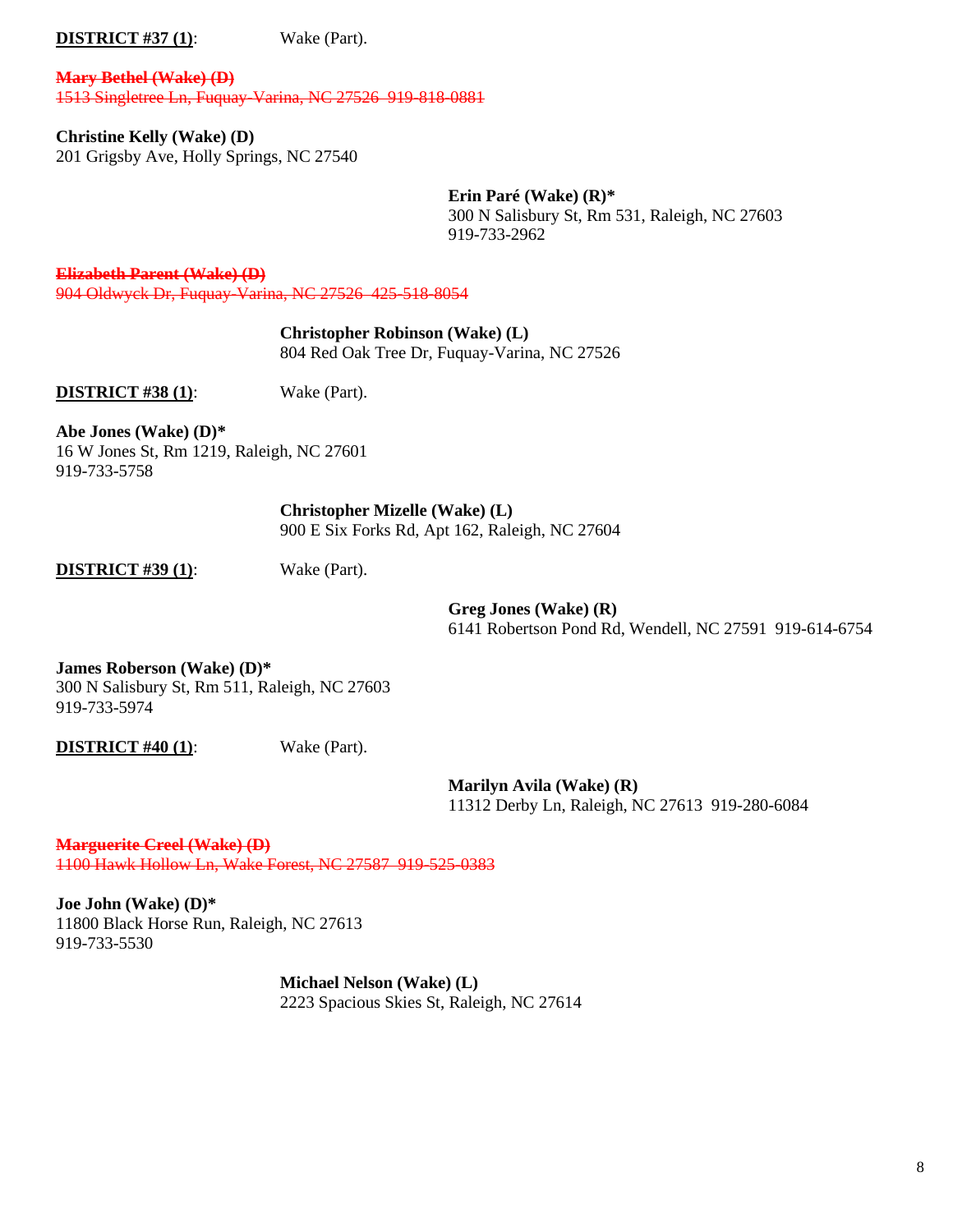**DISTRICT #41 (1)**: Wake (Part).

**Maria Cervania (Wake) (D)** 102 Dometh Ct, Cary, NC 27519

> **Bruce K. Forster (Wake) (R)** 2111 Crigan Bluff Dr, Cary, NC 27513

**Travis Groo (Wake) (L)** 103 Brampton Ln, Apt 1D, Cary, NC 27513

**DISTRICT #42 (1):** Cumberland (Part).

**Naveed Aziz (Cumberland) (D)** 110 Kristin Ave, Spring Lake, NC 28390 910-436-0424

> **Gloria Carrasco (Cumberland) (R)** 6534 Grist Mill Rd, Fayetteville, NC 28314 910-364-9589

**Marvin W. Lucas (Cumberland) (D)\*** 3318 Hedgemoor Cir, Spring Lake, NC 28390 910-497-2733

**DISTRICT #43 (1):** Cumberland (Part).

**Prince Christian (Cumberland) (D)** 428 Andover Rd, Fayetteville, NC 28311

**Elmer Floyd (Cumberland) (D)** 207 Courtney St, Fayetteville, NC 28301 910-488-6903

> **Clarence W. Goins, Jr. (Cumberland) (R)** 1711 Joncee Dr, Eastover, NC 28312 910-850-6741

**Kimberly Hardy (Cumberland) (D)** 8730 Looking Glass Rd, Linden, NC 28356 919-247-2957

> **Diane Wheatley (Cumberland) (R)\*** 300 N Salisbury St, Rm 536, Raleigh, NC 27603 919-733-5959

**DISTRICT #44 (1):** Cumberland (Part).

**Terry L. Johnson, Sr. (Cumberland) (D)** 5121 Wichita Dr, Fayetteville, NC 28303 910-527-6886

**Charles Smith (Cumberland) (D)** PO Box 53690, Fayetteville, NC 28305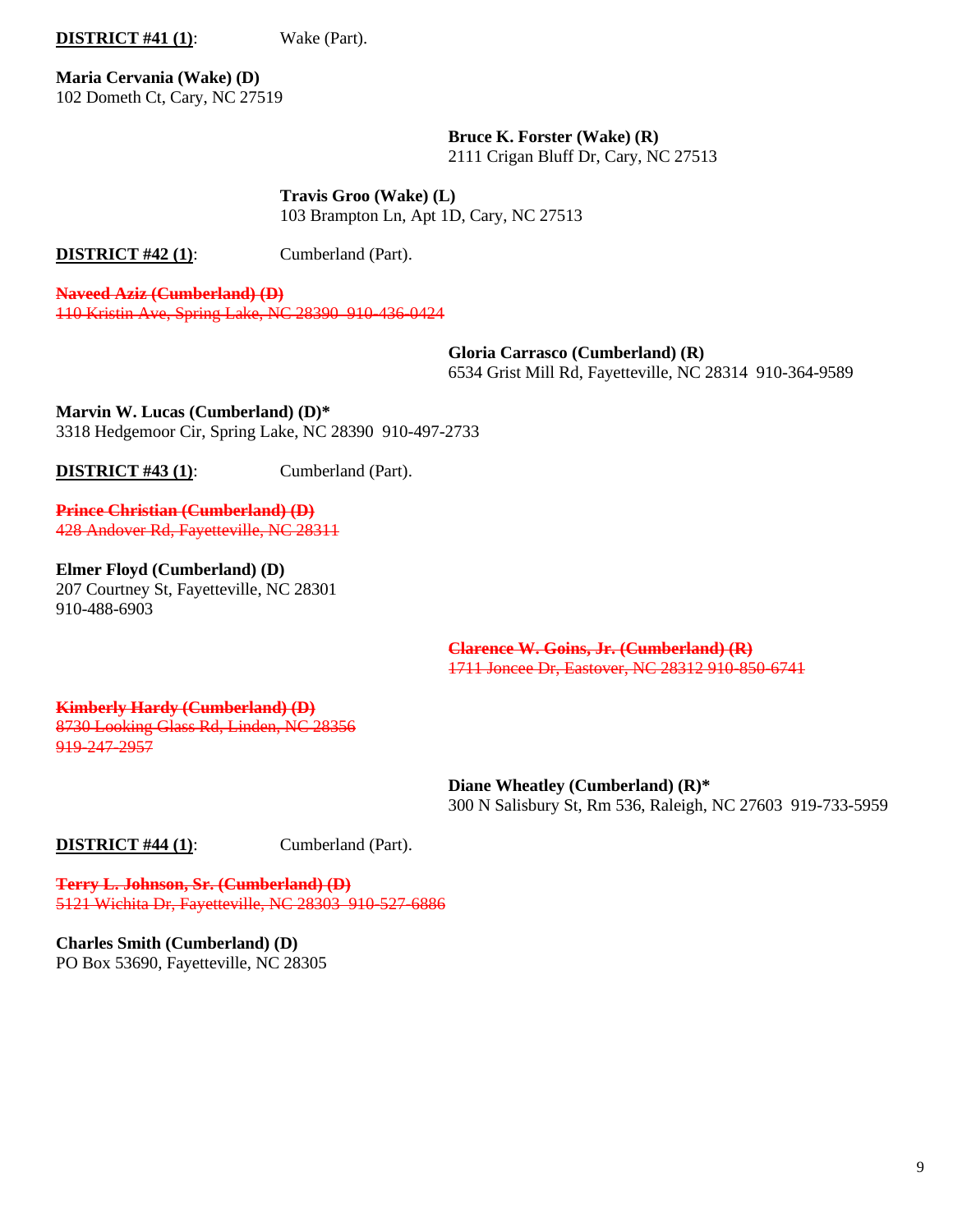**DISTRICT #45 (1):** Cumberland (Part).

#### **Keith Byrd (Cumberland) (D)** 4205 Redmill Ln, Hope Mills, NC 28348 910-824-4069

**Susan Chapman (Cumberland) (R)**

2710 Creek Meadows Pl 188, Fayetteville, NC 28304 203-512-3929

**Chris Davis (Cumberland) (D)** 3009 Carula Ln, Fayetteville, NC 28304

**Frances Jackson (Cumberland) (D)**

5489 Robmont Dr, Fayetteville, NC 28306

| <b>DISTRICT #46 (1):</b>                                                        | Columbus and Robeson (Part). |                                                                                            |
|---------------------------------------------------------------------------------|------------------------------|--------------------------------------------------------------------------------------------|
|                                                                                 |                              | Brenden H. Jones (Columbus) $(R)^*$<br>329 S US Hwy 701, Tabor City, NC 28463 919-733-5821 |
| <b>DISTRICT #47 (1):</b>                                                        | Robeson (Part).              |                                                                                            |
|                                                                                 |                              | <b>Mickey Biggs (Robeson) (R)</b><br>630 Amberdale West Cir, Lumberton, NC 28358           |
| <b>Aminah Ghaffar (Robeson) (D)</b><br>2969 Deen Branch Rd. Lumberton, NC 28630 |                              |                                                                                            |
|                                                                                 |                              | <b>Jarrod Lowery (Robeson) (R)</b><br>652 Melinda Rd, Pembroke, NC 28372                   |

**Charles Townsend (Robeson) (D)** 410 Jackson St, Fairmont, NC 28340

**DISTRICT #48 (1):** Hoke and Scotland.

**Garland E. Pierce (Scotland) (D)\*** 21981 Buie St, Wagram, NC 28396 910-369-2844

> **Melissa Swarbrick (Hoke) (R)** 202 Lally Cir, Aberdeen, NC 28315

**DISTRICT #49 (1):** Wake (Part).

**Cynthia Ball (Wake) (D)\*** 16 W Jones St, Rm 1004, Raleigh, NC 27601 919-733-5860

> **Michael Oakes (Wake) (L)** 4711 Edward Mills Rd, Apt C, Raleigh, NC 27612

> > **David Robertson (Wake) (R)** 3309 Mesa Ct, Raleigh, NC 27607 919-782-9327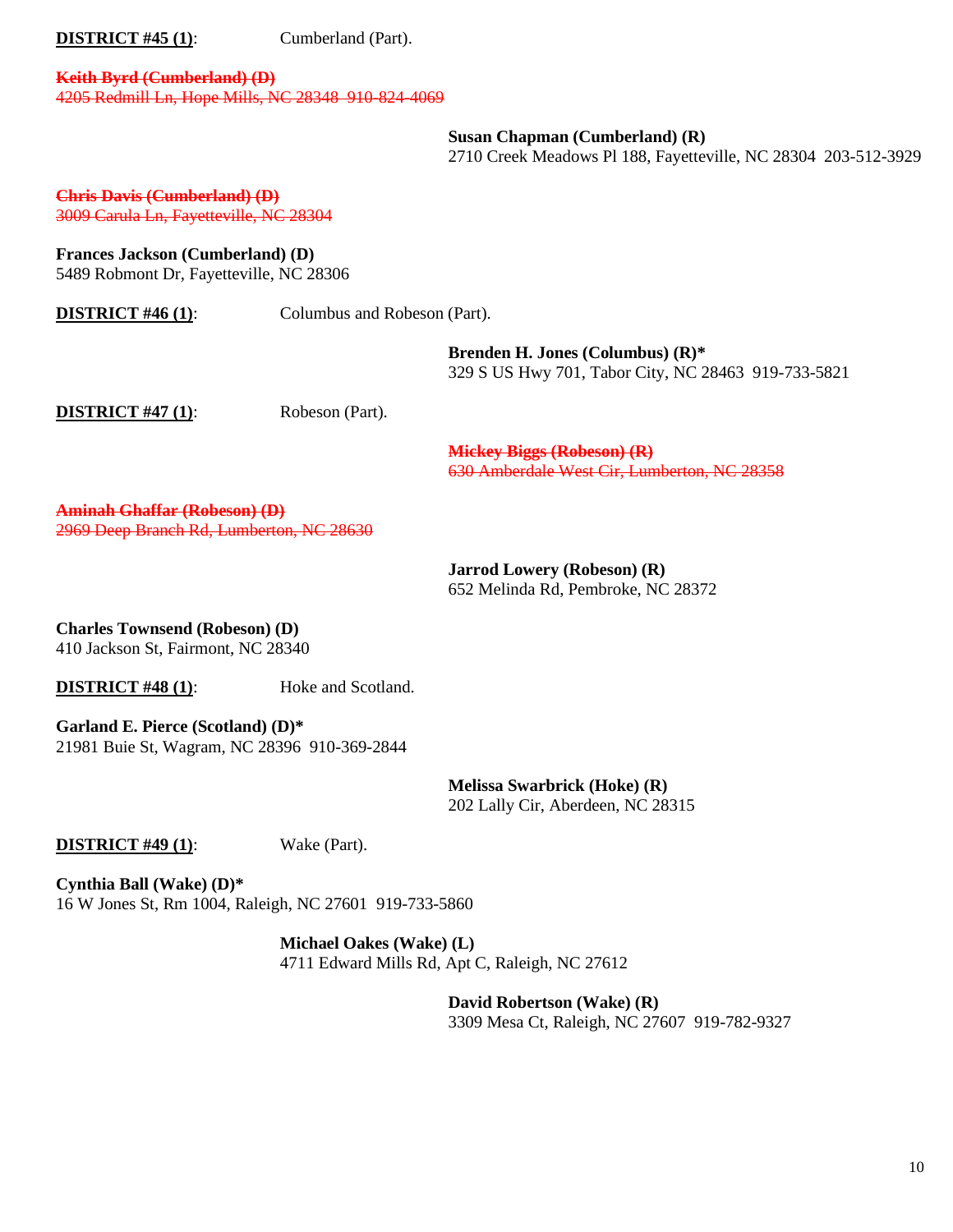**DISTRICT #50 (1):** Caswell and Orange (Part).

**Matt Hughes (Orange) (D)** PO Box 1406, Hillsborough, NC 27278

> **Charles Lopez (Orange) (R)** 801 Blue Lake Dr, Mebane, NC 27302 919-234-5881

**Renee Price (Orange) (D)** PO Box 1303, Hillsborough, NC 27278 919-593-1904

**DISTRICT #51 (1):** Lee and Moore (Part).

**Malcolm Hall (Moore) (D)** 517 S McNeill St, Carthage, NC 28327 910-603-0646

> **John Sauls (Lee) (R)\*** 2609 Wellington Dr, Sanford, NC 27330 919-775-8033

**DISTRICT #52 (1):** Moore (Part) and Richmond.

**James L. Boles, Jr. (Moore) (R)\*** 425 W Pennsylvania Ave, Southern Pines, NC 28387 910-692-6262

**Ben T. Moss, Jr. (Richmond) (R)\*** 300 N Salisbury St, Rm 306C, Raleigh, NC 27603 919-733-5823

**DISTRICT #53 (1):** Harnett (Part) and Johnston (Part).

**Newanda L. Colvin (Harnett) (D)** 257 Chicken Farm Rd, Dunn, NC 28334 910-891-8331

> **Brian Hawley (Harnett) (R)** 49 Kerrylane Dr, Angier, NC 27501 910 308 7750

**Howard Penny, Jr. (Harnett) (R)\*** 300 N Salisbury St, Rm 542, Raleigh, NC 27603 919-715-3015

**DISTRICT #54 (1)**: Chatham and Randolph (Part).

**Craig Kinsey (Chatham) (R)** 109 Ridgeview Rd, Pittsboro, NC 27312 984-248-1554

**Robert T. Reives, II (Chatham) (D)\*** 300 N Salisbury St, Rm 506, Raleigh, NC 27603 919-733-0057

> **Walter Petty (Chatham) (R)** 2287 Bonlee Bennett Rd, Siler City, NC 27344 919-769-4242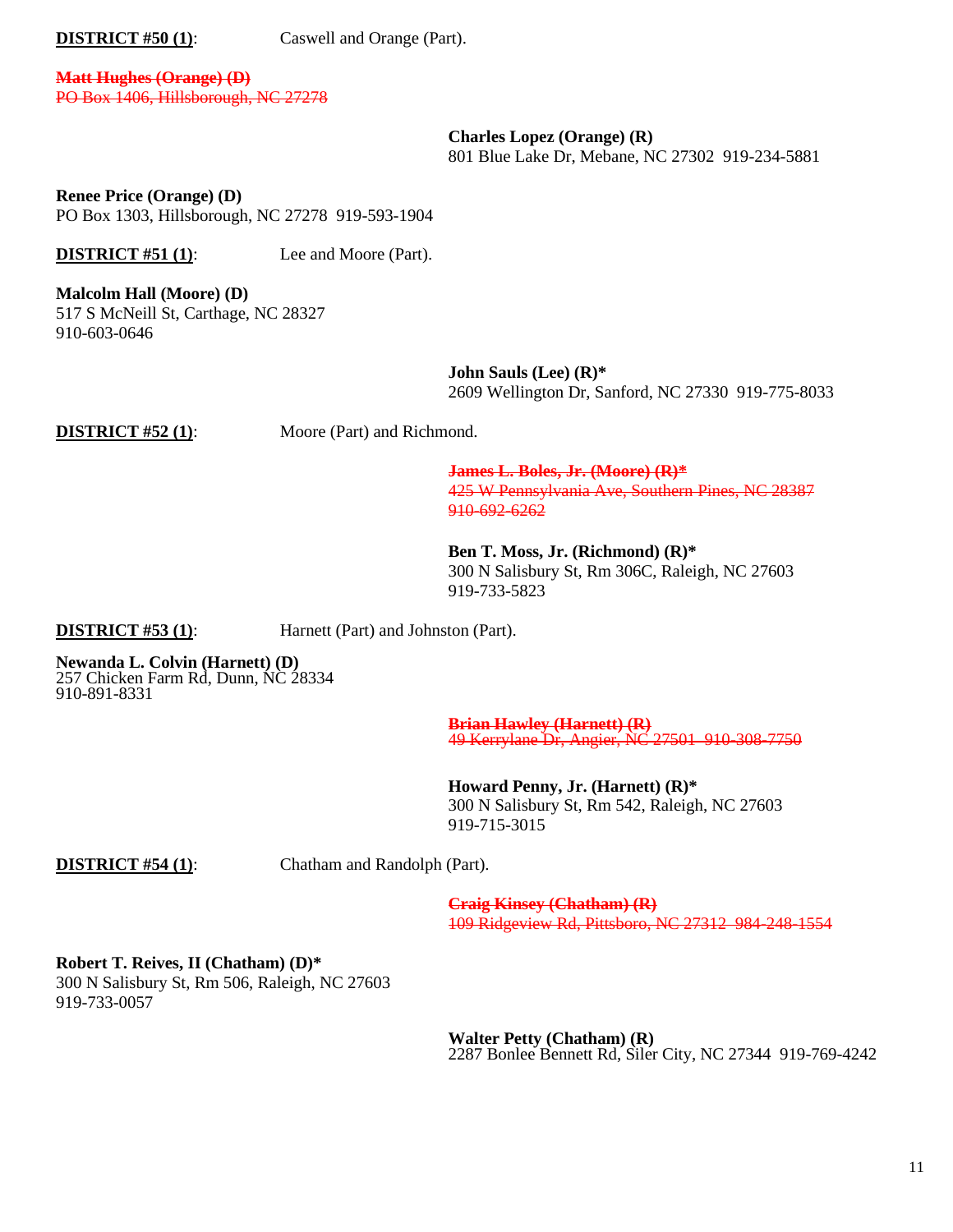**DISTRICT #55 (1)**: Anson and Union (Part).

**Mark Brody (Union) (R)\*** 5315 Rocky River Rd, Monroe, NC 28112 704-965-6585

**Brandon Smith (Anson) (R)** 7738 US Hwy 52 S, Morven, NC 28119

**DISTRICT #56 (1):** Orange (Part).

**Allen Buansi (Orange) (D)** 319 Avalon Ct, Chapel Hill, NC 27514 919-275-2711

**Jonah Garson (Orange) (D)** PO Box 16907, Chapel Hill, NC 27516

**DISTRICT #57 (1):** Guilford (Part).

**Michelle C. Bardsley (Guilford) (R)**

3 Wildrose Ct, Greensboro, NC 27410 336-312-2734

**Ashton Wheeler Clemmons (Guilford) (D)\*** 1607 Beechtree Rd, Greensboro, NC 27408 919-733-5781

**DISTRICT #58 (1)**: Guilford (Part).

**Amos L. Quick, III (Guilford) (D)\*** 300 N Salisbury St, Rm 510, Raleigh, NC 27603 919-733-5902

> **Chrissy Smith (Guilford) (R)** 19 Cedar Branch Dr, Greensboro, NC 27407

**DISTRICT #59 (1):** Guilford (Part).

**Eddie Aday (Guilford) (D)** 2101 Cullen Rd, Gibsonville, NC 27249 336-266-8163

> **Jon Hardister (Guilford) (R)\*** 924 Golf House Rd West, Whitsett, NC 27377 919-733-5191

**Sherrie Young (Guilford) (D)**

205 Windhill Ct, Apt H, Greensboro, NC 27405 336-230-6357

**DISTRICT #60 (1):** Guilford (Part).

**Bob Blasingame (Guilford) (R)** 101 Castleton Pl, Jamestown, NC 27282 336-870-3396

**Cecil Brockman (Guilford) (D)\*** 1166 Roberts Ln, High Point, NC 27260 919-733-5825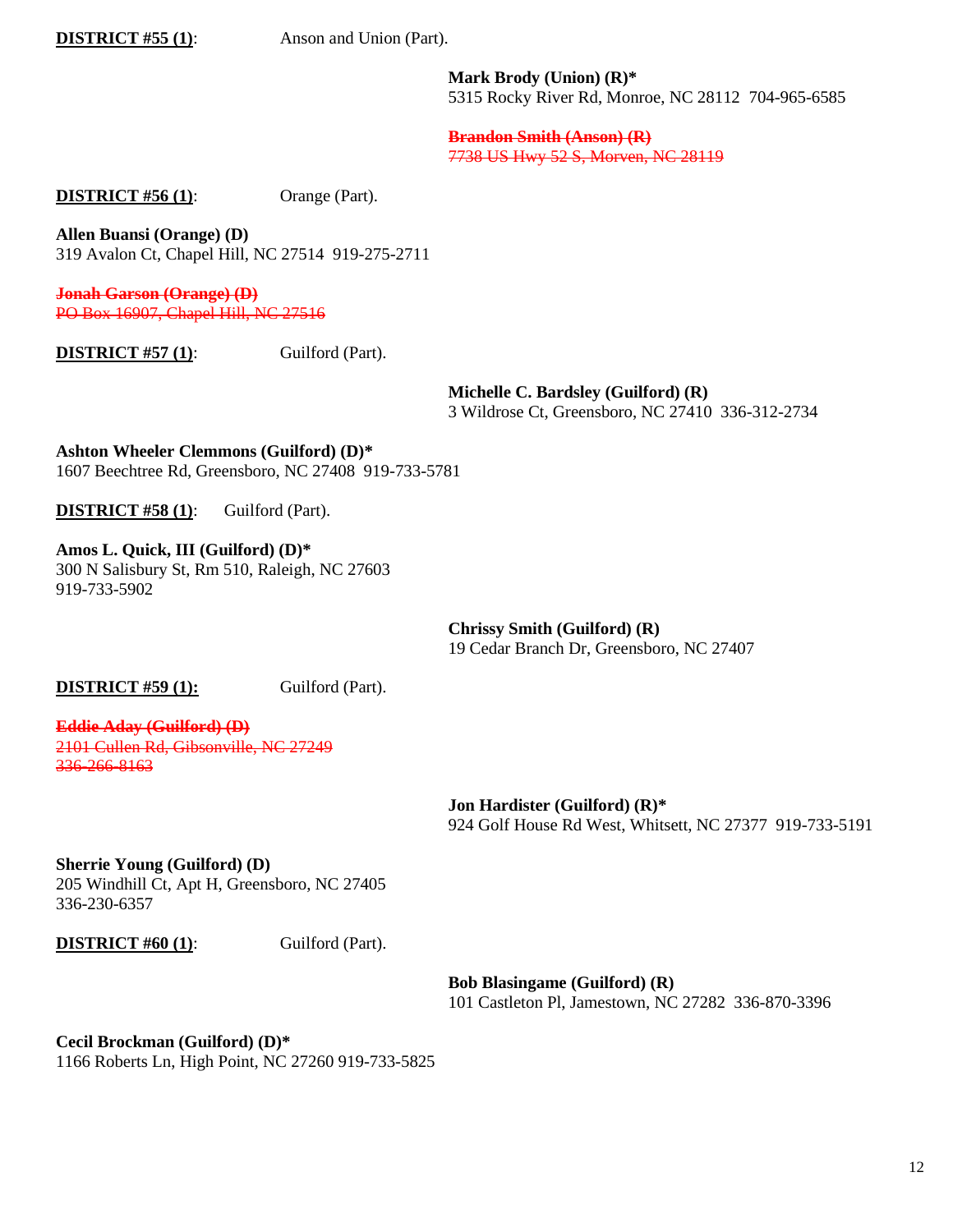### **DISTRICT #61 (1):** Guilford (Part).

**Pricey Harrison (Guilford) (D)\*** PO Box 9339, Greensboro, NC 27429-9339 336-274-5574

**DISTRICT #62 (1):** Guilford (Part).

**John Faircloth (Guilford) (R)\*** 4456 Orchard Knob Ln, High Point, NC 27265 336-841-4137

### **Brandon Gray (Guilford) (D)**

6705 Brookbank Rd, Oak Ridge, NC 27310 336-932-0275

**DISTRICT #63 (1):** Alamance (Part).

**Peter Boykin (Alamance) (R)** 2060 Stone St Ext 2, Mebane, NC 27302

**Ricky Hurtado (Alamance) (D)\*** PO Box 593, Mebane, NC 27302 919-733-5820

> **Ed Priola (Alamance) (R)** 747 S Eighth St, Mebane, NC 27302 919-568-9022

**Stephen Ross (Alamance) (R)** 1314 McCuiston Rd, Burlington, NC 27215 336-269-3704

**DISTRICT #64 (1):** Alamance (Part).

**Ron Osborne (Alamance) (D)** 2585 Nealwood Ave, Graham, NC 27253 336-260-0187

> **Dennis Riddell (Alamance) (R)\*** 6343 Beale Rd, Snow Camp, NC 27349 336-222-1303

**DISTRICT #65 (1):** Rockingham.

**Jay Donecker (Rockingham) (D)** 707 Parkway Blvd, Reidsville, NC 27320 336-932-0275

> **Joseph A. Gibson, III (Rockingham) (R)** 264 Red Oak Dr, Reidsville, NC 27357 336-419-7236

**A. Reece Pyrtle, Jr. (Rockingham) (R)\***  300 N Salisbury St, Rm 418B, Raleigh, NC 27603 919-733-5779

**Gary L. Smith (Rockingham) (D)** 600 Friendly Rd, Eden, NC 27288 336-623-3253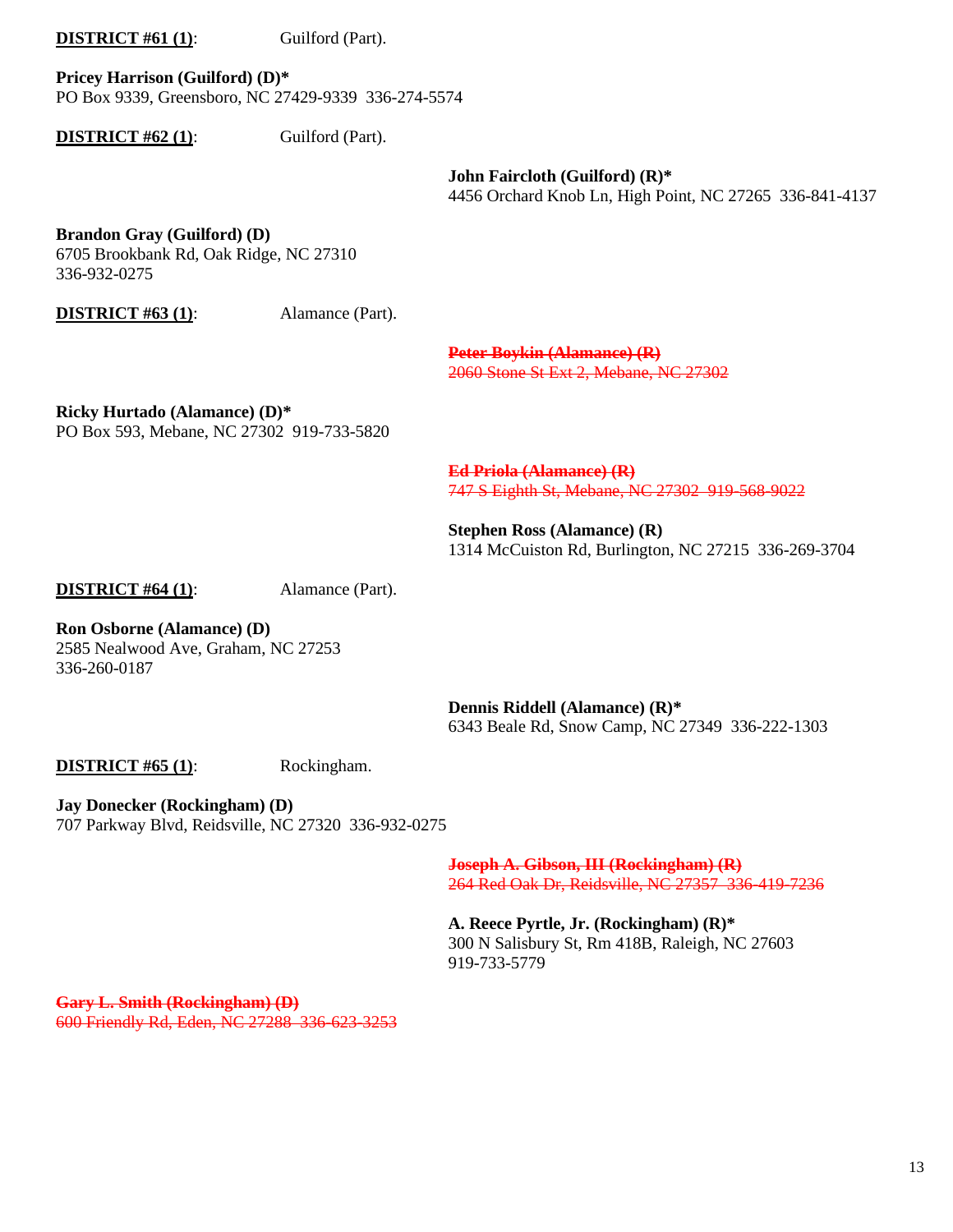**Sarah Crawford (Wake) (D)** 3407 Piping Plover Dr, Raleigh, NC 27616 919-867-7179

**DISTRICT #66 (1):** Wake (Part).

**Wesley Knott (Wake) (D)** 5532 Advancing Ave, Raleigh, NC 27616 984-268-9299

> **Micao Penaflor (Wake) (L)** 3305 Pomegranate Dr, Raleigh, NC 27616

**Frank (Jeremiah) Pierce (Wake) (D)** 9204 Dakins Ct, Raleigh, NC 27615 919-749-2211

|                                                                                                      |                  | Ives Brizuela de Sholar (Wake) (R)<br>3904 Falmouth Dr, Raleigh, NC 27604                      |  |  |  |
|------------------------------------------------------------------------------------------------------|------------------|------------------------------------------------------------------------------------------------|--|--|--|
| <b>DISTRICT</b> #67 $(1)$ :                                                                          |                  | Montgomery and Stanly.                                                                         |  |  |  |
|                                                                                                      |                  | Wayne Sasser (Stanly) (R)*<br>29013 Jordan Pond Dr, Albemarle, NC 28001<br>704-982-8003        |  |  |  |
| <b>DISTRICT #68 (1):</b>                                                                             | Union (Part).    |                                                                                                |  |  |  |
|                                                                                                      |                  | David Willis (Union) $(R)^*$<br>300 N Salisbury St, Rm 306A2, Raleigh, NC 27603<br>919733-2406 |  |  |  |
| <b>DISTRICT #69 (1):</b>                                                                             | Union (Part).    |                                                                                                |  |  |  |
|                                                                                                      |                  | Dean Arp (Union) $(R)^*$<br>PO Box 1511, Monroe, NC 28111-1511 704-282-0418                    |  |  |  |
| Leigh Coulter (Union) (D)<br>3024 Beech Ct, Indian Trail, NC 28079 980-313-0454                      |                  |                                                                                                |  |  |  |
| <b>DISTRICT #70 (1):</b>                                                                             | Randolph (Part). |                                                                                                |  |  |  |
|                                                                                                      |                  | Brian Biggs (Randolph) (R)<br>5424 Finch Farm Rd, Trinity, NC 27370 336-442-0488               |  |  |  |
|                                                                                                      |                  | Pat B. Hurley (Randolph) (R)*<br>141 Ridgecrest Rd, Asheboro, NC 27203 336 625 9210            |  |  |  |
| <b>Susan Lee (Susie) Scott (Randolph) (D)</b><br>516 W Kivett St, Asheboro, NC 27203<br>336-626-0433 |                  |                                                                                                |  |  |  |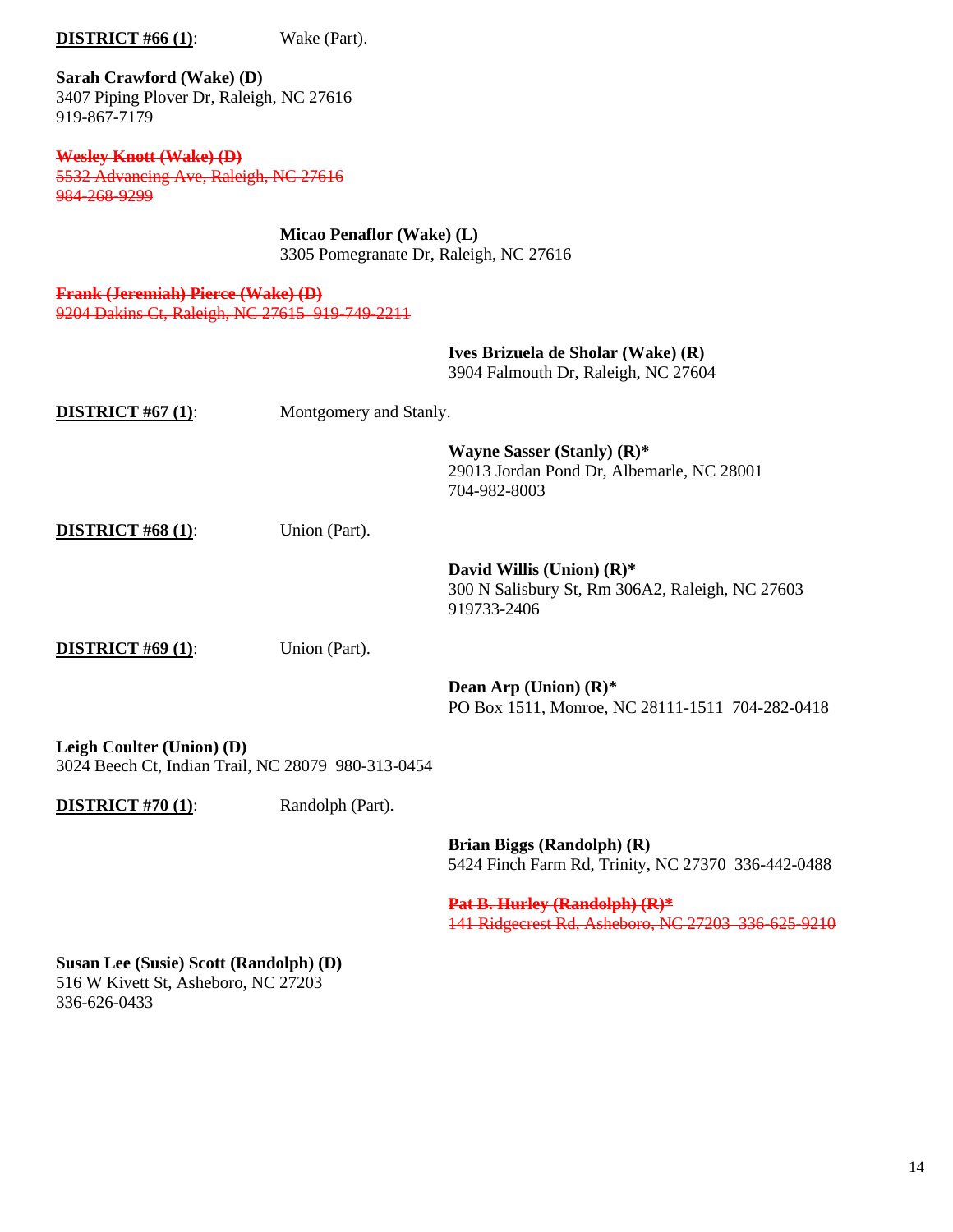# **DISTRICT** #71 (1): Forsyth (Part).

**Kanika Brown (Forsyth) (D)** 1549 Pleasant St, Winston-Salem, NC 27107 336-995-7661

**David M. Moore (Forsyth) (D)** 454 E Monmouth St, Winston-Salem, NC 27127 336-995-2809

**Frederick N. Terry (Forsyth) (D)** 1224 Reynolds Forest Dr, Winston-Salem, NC 27107 336-306-4216

**DISTRICT** #72 (1): Forsyth (Part).

**Amber M. Baker (Forsyth) (D)\*** 16 W Jones St, Rm 1006, Raleigh, NC 27601 919-733-5829

> **Shelton Stallworthy (Forsyth) (R)** 705 Woodcrest Dr, Winston-Salem, NC 27104

**DISTRICT #73 (1)**: Cabarrus (Part).

**Brian Echevarria (Cabarrus) (R)** 3940 Balmoral Ave, Harrisburg, NC 28075 908-759-4043

**Parish Moffitt (Cabarrus) (R)** 979 Parkland Pl NW, Concord, NC 28027 704-425-6648

**Diamond Staton-Williams (Forsyth) (D)**

6626 Burkwood Ct, Harrisburg, NC 28075

**Catherine Whiteford (Cabarrus) (R)** 627 Hania Dr SW, Concord, NC 28027 980-354-4249

**DISTRICT #74 (1):** Forsyth (Part).

**Carla Catalan Day (Forsyth) (D)** 5178 Little Brook Ln, Winston-Salem, NC 27104 336-745-7253

**Sean Lew (Forsyth) (D)** 2151 Cherrywood Dr, Clemmons, NC 27012 336-577-5716

> **Jeff Zenger (Forsyth) (R)\*** 300 N Salisbury St, Rm 609, Raleigh, NC 27603 919-733-5787

**DISTRICT #75 (1):** For Forsyth (Part).

**Donny Lambeth (Forsyth) (R)\*** 4627 S Main St, Winston-Salem, NC 27127 919-733-5747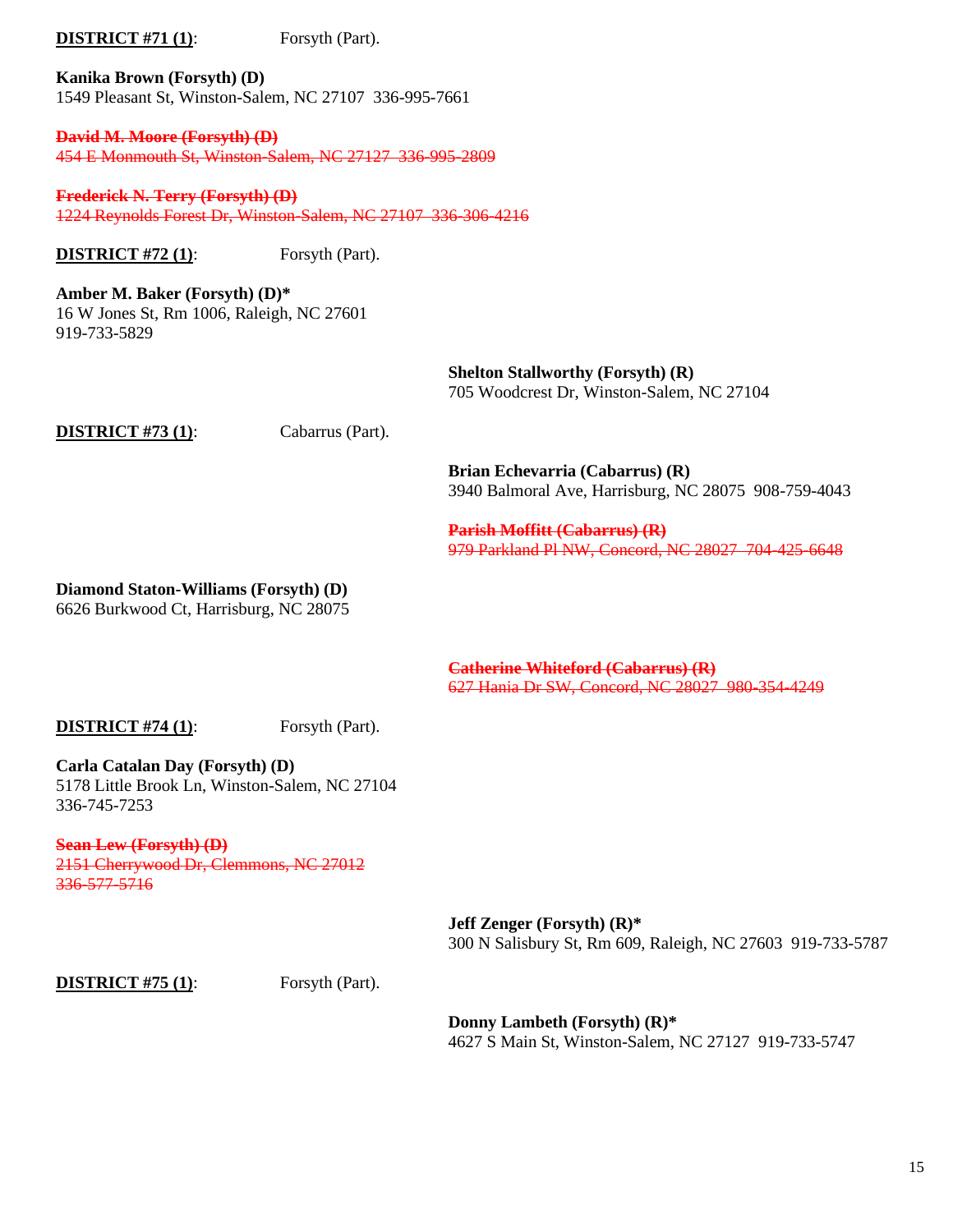| <b>DISTRICT #76 (1):</b>                                                                            | Rowan (Part).                             |                                                                                                     |
|-----------------------------------------------------------------------------------------------------|-------------------------------------------|-----------------------------------------------------------------------------------------------------|
|                                                                                                     |                                           | Harry Warren (Rowan) $(R)^*$<br>PO Box 2521, Salisbury, NC 28144 919-733-5784                       |
| <b>DISTRICT</b> #77 $(1)$ :                                                                         | Davie, Rowan (Part), and Yadkin.          |                                                                                                     |
|                                                                                                     |                                           | Julia C. Howard (Davie) $(R)^*$<br>330 S Salisbury St, Mocksville, NC 27028 336-751-3538            |
| <b>DISTRICT #78 (1):</b>                                                                            | Moore (Part) and Randolph (Part).         |                                                                                                     |
|                                                                                                     |                                           | <b>David Ashley (Randolph) (R)</b><br>5969 Evelyn Ln, Pleasant Garden, NC 27313 336 617-9988        |
|                                                                                                     |                                           | <b>Cory Bortree (Davidson) (R)</b><br>5321 New Hope Rd, Denton, NC 27239 336 225 3332               |
| Erik Davis (Randolph) (D)<br>997 Foxfire Rd 1, Asheboro, NC 27205<br>336-328-6934                   |                                           |                                                                                                     |
|                                                                                                     |                                           | <b>Neal Jackson (Moore) (R)</b><br>907 Caviness Town Rd, Robbins, NC 27325 910-315-0025             |
| <b>DISTRICT #79 (1):</b>                                                                            | Beaufort, Dare (Part), Hyde, and Pamlico. |                                                                                                     |
|                                                                                                     |                                           | Ed Hege (Pamlico) (R)<br>120 Chair Rd, New Bern, NC 28560                                           |
|                                                                                                     |                                           | Keith Kidwell (Beaufort) $(R)^*$<br>53 Elks Rd, Chocowinity, NC 27817 919-733-5881                  |
| <b>DISTRICT #80 (1):</b>                                                                            | Davidson (Part).                          |                                                                                                     |
| Dennis S. Miller (Davidson) (D)<br>204 Friendship Ledford Rd, Thomasville, NC 27360<br>202-607-3065 |                                           |                                                                                                     |
|                                                                                                     |                                           | Sam Watford (Davidson) $(R)$ *<br>16 W Jones St, Rm 2213, Raleigh, NC 27601 919-715-2526            |
| <b>DISTRICT #81 (1):</b>                                                                            | Davidson (Part).                          |                                                                                                     |
|                                                                                                     |                                           | Larry W. Potts (Davidson) (R)*<br>373 Waitman Rd, Lexington, NC 27295 919-715-0873                  |
| <b>Joe Watkins (Davidson) (D)</b><br>442 Boaze Rd, Lexington, NC 27295 336-470-9743                 |                                           |                                                                                                     |
| <b>DISTRICT #82 (1):</b>                                                                            | Cabarrus (Part).                          |                                                                                                     |
|                                                                                                     |                                           | Kristin Baker, M.D. (Cabarrus) (R)*<br>300 N Salisbury St, Rm 306A3, Raleigh, NC 27603 919-733-5861 |
| Katherine Jeanes (Cabarrus) (D)<br>202 $E$ 2nd $S_t$ Konnepolic NC 28082 828 450 6571               |                                           |                                                                                                     |

202 E 2nd St, Kannapolis, NC 28083 828-459-6571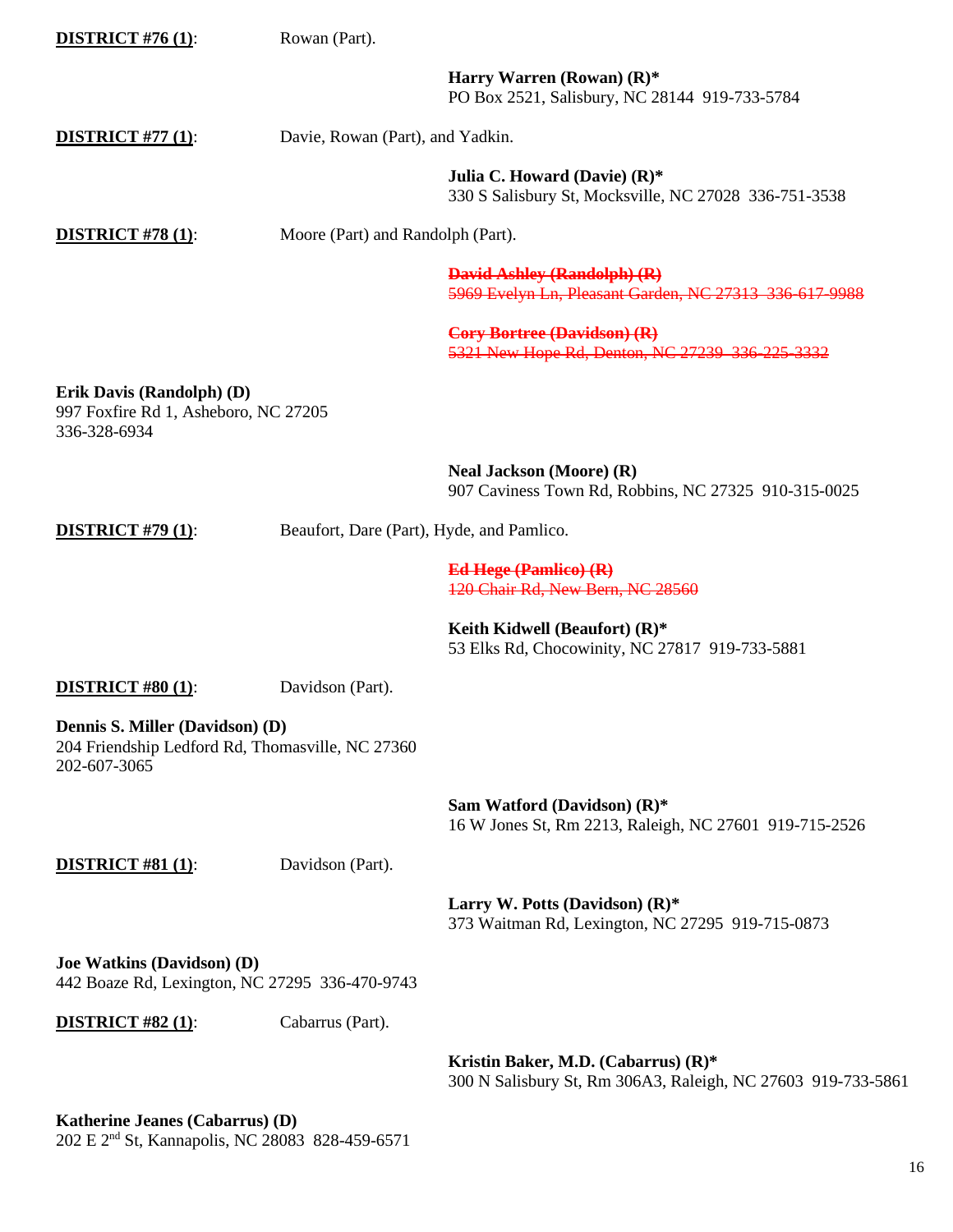**DISTRICT #83 (1)**: Cabarrus (Part) and Rowan (Part).

**Kevin Crutchfield (Cabarrus) (R)** 9817 Mount Pleasant Rd S, Midland, NC 28107 704-309-5076

**Grayson Haff (Rowan) (R)** PO Box 583, China Grove, NC 28023 980-643-0776

**Brad Jenkins (Rowan) (R)** 2720 Lentz Rd, China Grove, NC 28023 704-785-0402

**DISTRICT #84 (1):** Iredell (Part).

**September McCrady (Iredell) (D)** 2604 Hickory Hwy, Statesville, NC 28677 704-253-4626

> **Jeffrey C. McNeely (Iredell) (R)\***  191 New Sterling Rd, Stony Point, NC 28678 704-872-7494

**DISTRICT #85 (1):** Avery, McDowell (Part), Mitchell, and Yancey.

**Robert Cordle (McDowell) (D)**

101 W Fort St, Marion, NC 28752

**Dudley Greene (McDowell) (R)\*** 300 N Salisbury St, Rm 604, Raleigh, NC 27603 919-733-5862

**DISTRICT #86 (1):** Burke.

**Hugh Blackwell (Burke) (R)\*** 321Mountain View Ave, SE, Valdese, NC 28690 919-733-5805

**DISTRICT #87 (1)**: Caldwell and Watauga (Part).

**Destin Hall (Caldwell) (R)\*** 606 College Ave SW, Lenoir, NC 28645 919-733-5931

**Barbara Kirby (Caldwell) (D)** 1897 Cove Mountain Ln, Lenoir, NC 28645

**DISTRICT #88 (1):** Mecklenburg (Part).

**Mary Belk (Mecklenburg) (D)\*** PO Box 33115, Charlotte, NC 28233 980-579-2800

> **Anne Marie Peacock (Mecklenburg) (R)** 2210 Sumner Green Ave, Charlotte, NC 28203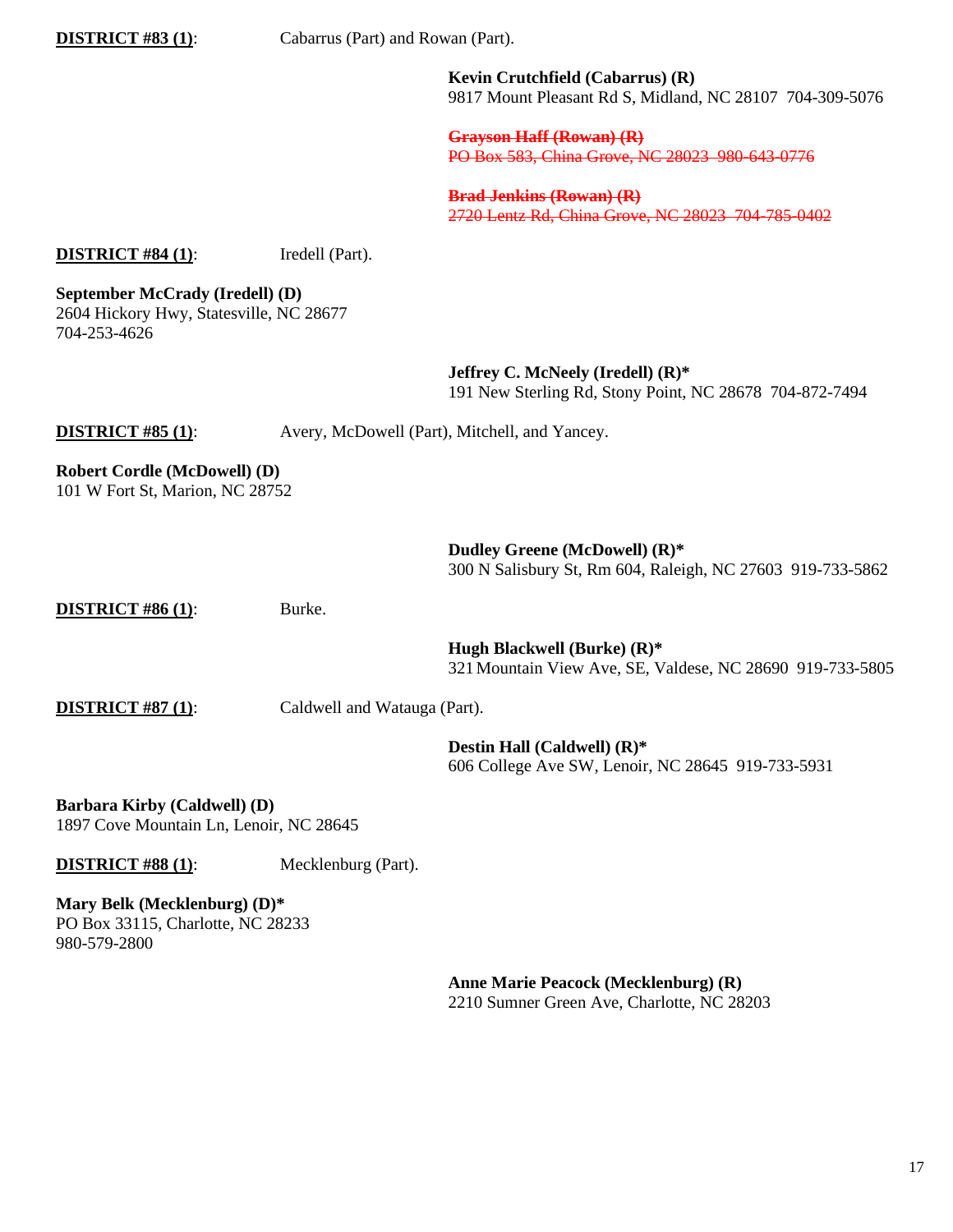| <b>DISTRICT #89 (1):</b>                                                                                | Catawba (Part) and Iredell (Part).   |                                                                                                          |
|---------------------------------------------------------------------------------------------------------|--------------------------------------|----------------------------------------------------------------------------------------------------------|
|                                                                                                         |                                      | <b>Benjamin Devine (Catawba) (R)</b><br>1473 Prison Camp Rd, Newton, NC 28658 828 461 1646               |
|                                                                                                         |                                      | <b>Kelli Weaver Moore (Catawba) (R)</b><br>1033 Willow Creek Dr, Newton, NC 28658 828-234-5944           |
|                                                                                                         |                                      | Mitchell S. Setzer (Catawba) (R)*<br>PO Box 416, Catawba, NC 28609 828-241-3570                          |
| <b>DISTRICT #90 (1):</b>                                                                                | Surry, and Wilkes (Part).            |                                                                                                          |
|                                                                                                         |                                      | Sarah Stevens (Surry) $(R)$ *<br>2161 Margaret Dr, Mount Airy, NC 27030 919-715-1883                     |
|                                                                                                         |                                      | <b>Benjamin Romans (Wilkes) (R)</b><br>1117 N Ridge Rd, Roaring River, NC 28669 336 262 6241             |
| <b>DISTRICT #91 (1):</b>                                                                                | Forsyth (Part), and Stokes.          |                                                                                                          |
|                                                                                                         |                                      | <b>James Douglas (Forsyth) (R)</b><br>2554 Whipporwill Ct, Rural Hall, NC 27045 336-642-4219             |
|                                                                                                         |                                      | Kyle Hall (Stokes) $(R)$ *<br>PO Box 2024, King, NC 27021 919-733-5609                                   |
|                                                                                                         |                                      | <b>Stephen L. James (Stokes) (R)</b><br>125 Kirkleigh Ct, King, NC 27021 336-399-6872                    |
| <b>DISTRICT #92 (1):</b>                                                                                | Mecklenburg (Part).                  |                                                                                                          |
| Terry M. Brown, Jr. (Mecklenburg) (D)*<br>300 N Salisbury St, Rm 602, Raleigh, NC 27603<br>919-733-5654 |                                      |                                                                                                          |
|                                                                                                         |                                      | Mario J. Robinson, Sr. (Mecklenburg) (R)<br>5932 Quercus Cove Ct 310, Charlotte, NC 28217                |
| <b>DISTRICT #93 (1):</b>                                                                                | Alleghany, Ashe, and Watauga (Part). |                                                                                                          |
| <b>Ben Massey (Ashe) (D)</b><br>1560 Big Helton Rd, Grassy Creek, NC 28631<br>919-667-3966              |                                      |                                                                                                          |
|                                                                                                         |                                      | Ray Pickett (Watauga) $(R)^*$<br>PO Box 265, Blowing Rock, NC 28605 919-733-7727                         |
| <b>DISTRICT #94 (1):</b>                                                                                | Alexander and Wilkes (Part).         |                                                                                                          |
|                                                                                                         |                                      | <b>Jeffrey Elmore (Wilkes) <math>(R)^*</math></b><br>PO Box 522, North Wilkesboro, NC 28659 919-733-5935 |
| <b>Chuck Hubbard (Wilkes) (D)</b><br>185 Old Homeplace Dr, Wilkesboro, NC 28697                         |                                      |                                                                                                          |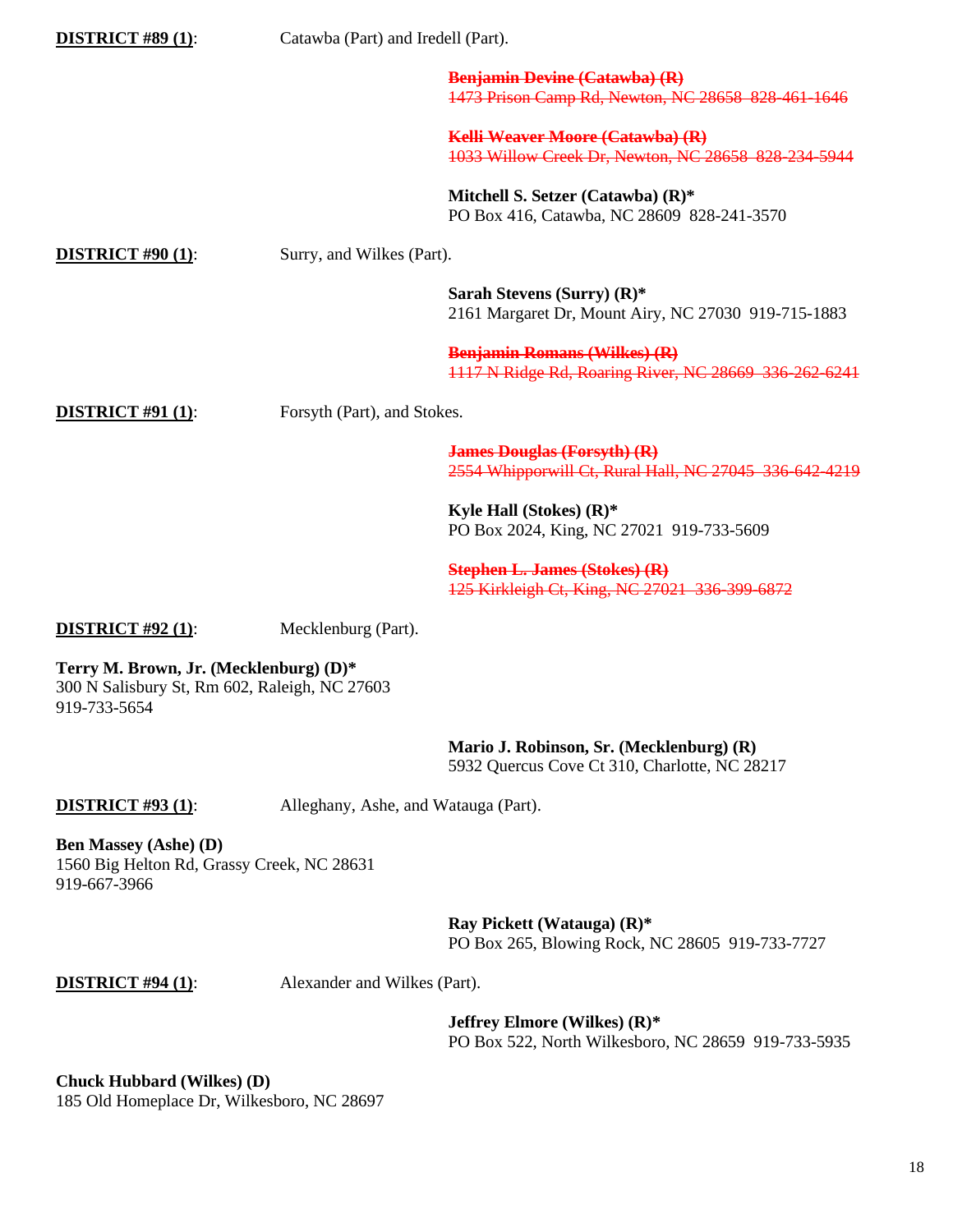| <b>DISTRICT #95 (1):</b>                                                                             | Iredell (Part).     |                                                                                                        |
|------------------------------------------------------------------------------------------------------|---------------------|--------------------------------------------------------------------------------------------------------|
| Amanda B. Kotis (Iredell) (D)<br>132 Pebblebrook Ln, Mooresville, NC 28117<br>704-577-6244           |                     |                                                                                                        |
|                                                                                                      |                     | Grey Mills (Iredell) $(R)^*$<br>PO Box 4502, Mooresville, NC 28117 704-664-0863                        |
| <b>DISTRICT #96 (1):</b>                                                                             | Catawba (Part).     |                                                                                                        |
|                                                                                                      |                     | Jay Adams (Catawba) $(R)^*$<br>PO Box 217, Hickory, NC 28603 919-733-5988                              |
| <b>DISTRICT #97 (1):</b>                                                                             | Lincoln.            |                                                                                                        |
|                                                                                                      |                     | Jason Saine (Lincoln) $(R)^*$<br>16 W Jones St, Rm 1326, Raleigh, NC 27601<br>919-733-5782             |
| <b>DISTRICT #98 (1):</b>                                                                             | Mecklenburg (Part). |                                                                                                        |
|                                                                                                      |                     | John R. Bradford, III (Mecklenburg) (R)*<br>300 N Salisbury St, Rm 530, Raleigh, NC 27603 919-733-5828 |
| <b>Christy Clark (Mecklenburg) (D)</b><br>3902 Conner Glenn Dr, Huntersville, NC 28078               |                     |                                                                                                        |
| <b>DISTRICT #99 (1):</b>                                                                             | Mecklenburg (Part). |                                                                                                        |
|                                                                                                      |                     | Elsa Karman (Mecklenburg) (R)<br>1816 Conifer Cir, Charlotte, NC 28213                                 |
| Nasif Majeed (Mecklenburg) (D)*<br>5401 Rupert Ln, Charlotte, NC 28215 704-965-1153                  |                     |                                                                                                        |
| <b>DISTRICT #100 (1):</b>                                                                            | Mecklenburg (Part). |                                                                                                        |
| John Autry (Mecklenburg) (D)*<br>PO Box 189113, Charlotte, NC 28218 980-288-5241                     |                     |                                                                                                        |
| <b>DISTRICT #101 (1):</b>                                                                            | Mecklenburg (Part). |                                                                                                        |
| Carolyn G. Logan (Mecklenburg) (D)*<br>300 N Salisbury St, Rm 603, Raleigh, NC 27603<br>919-715-2530 |                     |                                                                                                        |
|                                                                                                      |                     | <b>Steve Mauney (Mecklenburg) (R)</b><br>1807 Deer St, Charlotte, NC 28214                             |
| <b>DISTRICT #102 (1):</b>                                                                            | Mecklenburg (Part). |                                                                                                        |
| Becky Carney (Mecklenburg) (D)*<br>PO Box 32873, Charlotte, NC 28232 919-733-5827                    |                     |                                                                                                        |
|                                                                                                      |                     | Cynthia Eleanor Clementi (Mecklenburg) (R)                                                             |

930 Queens Rd, Charlotte, NC 28207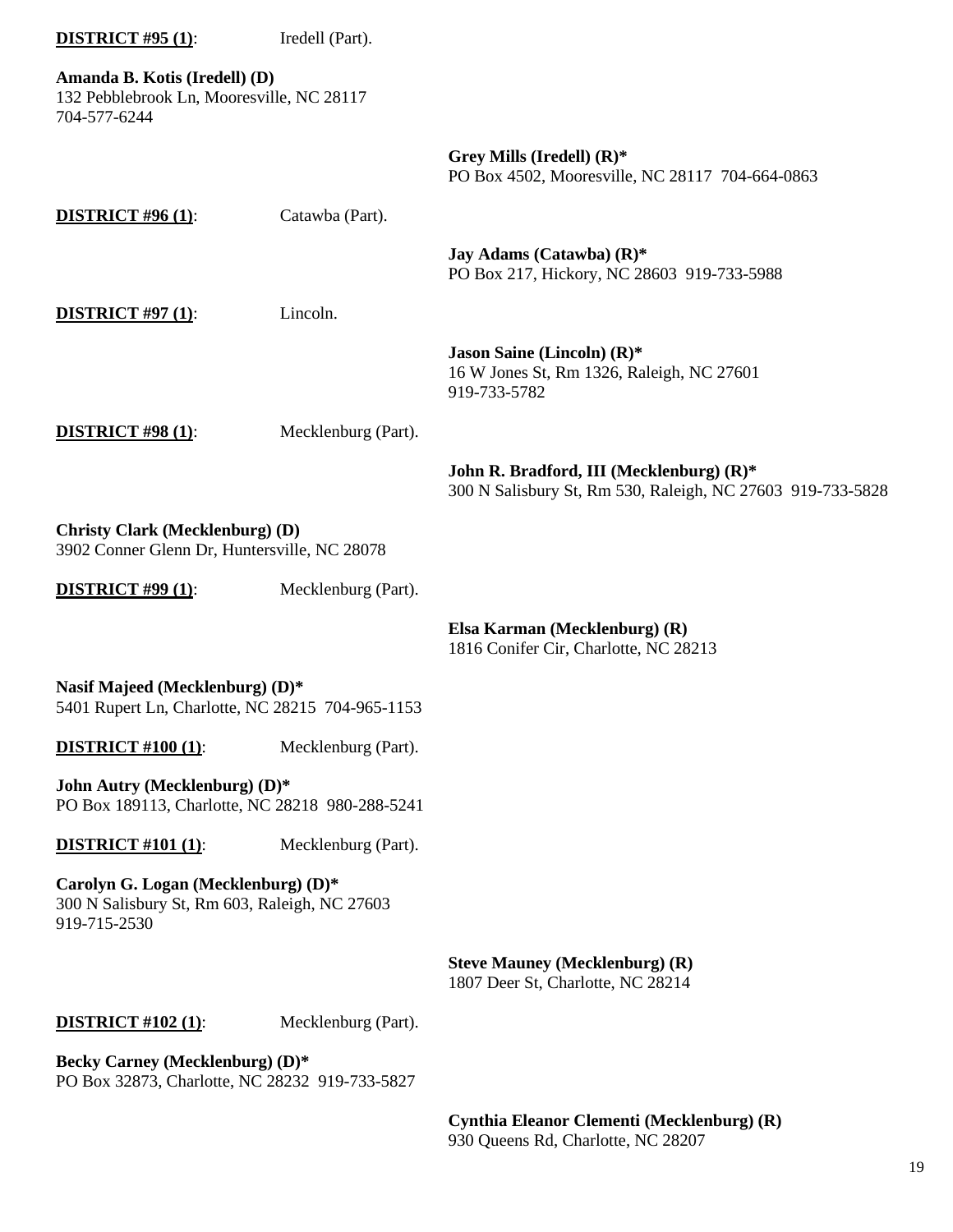**DISTRICT #103 (1)**: Mecklenburg (Part).

**Bill Brawley (Mecklenburg) (R)**

13612 O'Toole Dr, Matthews, NC 28105

**Laura Budd (Mecklenburg) (D)** 2718 Hampton Glen Ct, Matthews, NC 28105 704-839-9459

**Ann Harlan (Mecklenburg) (D)** 1124 Country Place Dr, Matthews, NC 28105 704-321-9841

**DISTRICT #104 (1)**: Mecklenburg (Part).

**Brandon Lofton (Mecklenburg) (D)\*** 16 W Jones St, Rm 1317, Raleigh, NC 27601 919-715-3009

> **Don Pomeroy (Mecklenburg) (R)** 2722 Whitney Hill Rd, Charlotte, NC 28226

**DISTRICT #105 (1)**: Mecklenburg (Part).

**Wesley Harris, PhD (Mecklenburg) (D)\*** 3570 Toringdon Way, Apt 4026 Charlotte, NC 28277 919-733-5886

**Joshua Niday (Mecklenburg) (R)**

PO Box 77153, Charlotte NC, 27271

**DISTRICT #106 (1)**: Mecklenburg (Part).

**Carla D. Cunningham (Mecklenburg) (D)\*** 1400 Sansberry Rd, Charlotte, NC 28262 704-509-2939

**Karen Henning (Mecklenburg) (R)**

6203 Knightsgate Ct, Charlotte, NC 28269

**DISTRICT** #107 (1): Mecklenburg (Part).

**Kelly M. Alexander, Jr. (Mecklenburg) (D)\*** 1424 Statesville Ave, Charlotte, NC 28206 704-333-1167

**Vermanno Bowman (Mecklenburg) (D)** 6524 Nevin Glen Dr, Charlotte, NC 28269

> **Mark Alan Cook (Mecklenburg) (R)** 7712 Burch Shire Rd, Charlotte, NC 28269 800-476-7707

**DISTRICT #108 (1)**: Gaston (Part).

**John A. Torbett (Gaston) (R)\*** 210 Blueridge Dr, Stanley, NC 28164 704-263-9282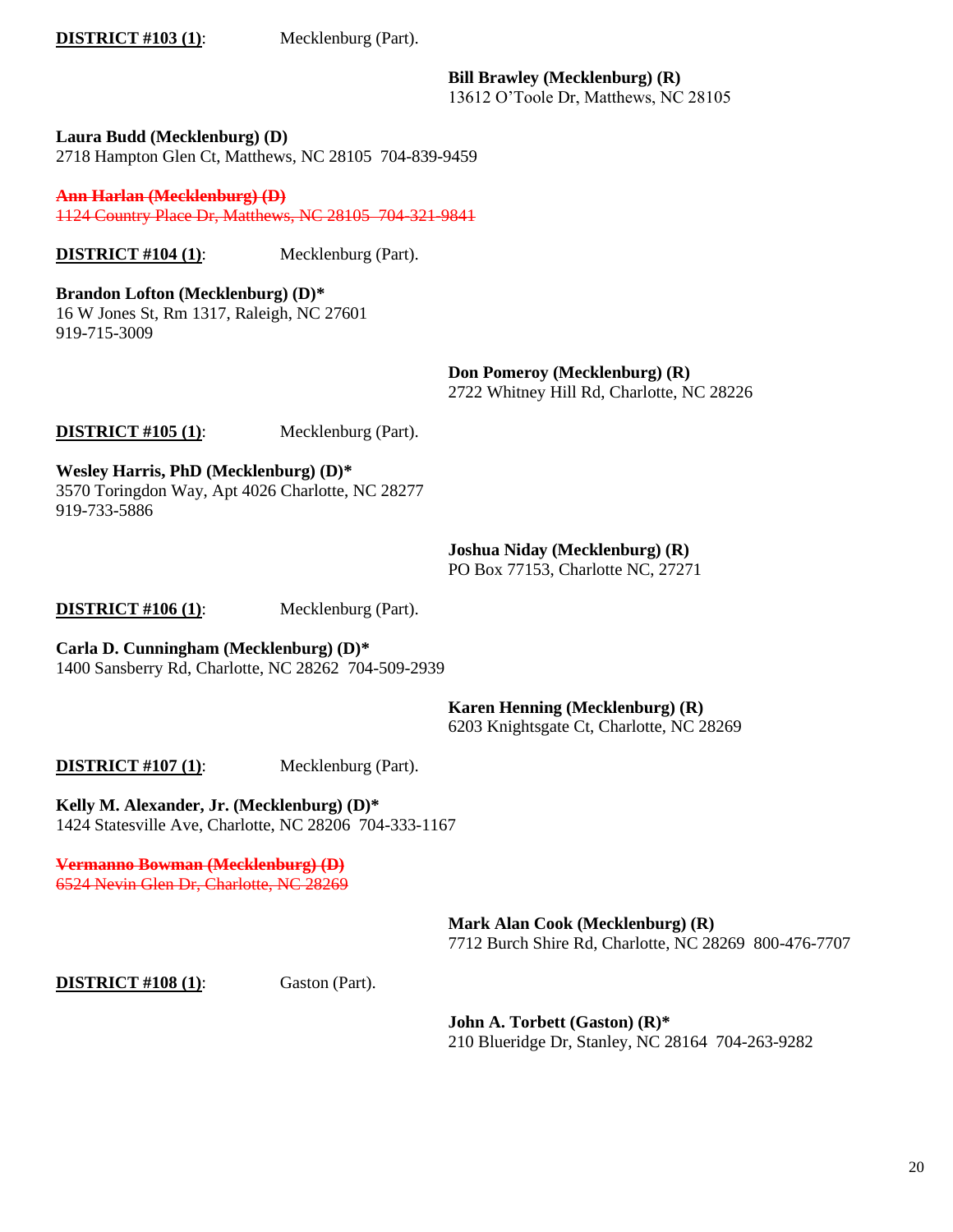| <b>DISTRICT #109 (1):</b>                                                   | Gaston (Part).                          |                                                                                              |
|-----------------------------------------------------------------------------|-----------------------------------------|----------------------------------------------------------------------------------------------|
|                                                                             |                                         | <b>Lauren Bumgardner Current (Gaston) (R)</b><br>3591 Lismore Ln, Gastonia, NC 28056         |
|                                                                             |                                         | <b>John Gouch (Gaston) (R)</b><br>105 S Central Ave, Belmont, NC 28012                       |
| Eric Hughes (Gaston) (D)<br>PO Box 563291, Charlotte, NC 28256 704-270-9932 |                                         |                                                                                              |
|                                                                             |                                         | Donnie Loftis (Gaston) (R)*<br>300 N Salisbury St, Rm 608, Raleigh, NC 27603<br>919-733-5809 |
|                                                                             |                                         | <b>Ronnie Worley (Gaston) (R)</b><br>3033 Callaway Ct, Cramerton, NC 28032 704 913 5476      |
| <b>DISTRICT #110 (1):</b>                                                   | Cleveland (Part) and Gaston (Part).     |                                                                                              |
|                                                                             |                                         | Kelly E. Hastings (Gaston) $(R)^*$<br>PO Box 488, Cherryville, NC 28021 704-473-3468         |
| <b>DISTRICT #111 (1):</b>                                                   | Cleveland (Part) and Rutherford (Part). |                                                                                              |
|                                                                             |                                         | Tim Moore (Cleveland) (R)*<br>16 W Jones St, Rm 2304, Raleigh, NC 27601<br>919-733-3451      |
| <b>DISTRICT #112 (1):</b>                                                   | Mecklenburg (Part).                     |                                                                                              |
| Tricia Cotham (Mecklenburg) (D)<br>10323 Club Field Ct, Mint Hill, NC 28227 |                                         |                                                                                              |
| <b>Jay Holman (Mecklenburg) (D)</b><br>7711 Petrea Ln, Charlotte, NC 28227  |                                         |                                                                                              |

**Yolanda Holmes (Mecklenburg) (D)** 9721 Blackbird Hill Ln, Charlotte, NC 28227

> **Tony Long (Mecklenburg) (R)** 7813 Happy Hollow Dr, Charlotte, NC 28227

**DISTRICT #113 (1)**: Henderson (Part), McDowell (Part), Polk, and Rutherford (Part).

**Jake Johnson (Polk) (R)\*** 300 N Salisbury St, Rm 306B1, Raleigh, NC 27603 919-715-4466

**David Rogers (Rutherford) (R)\*** PO Box 469, Rutherfordton, NC 28139 919-733-5749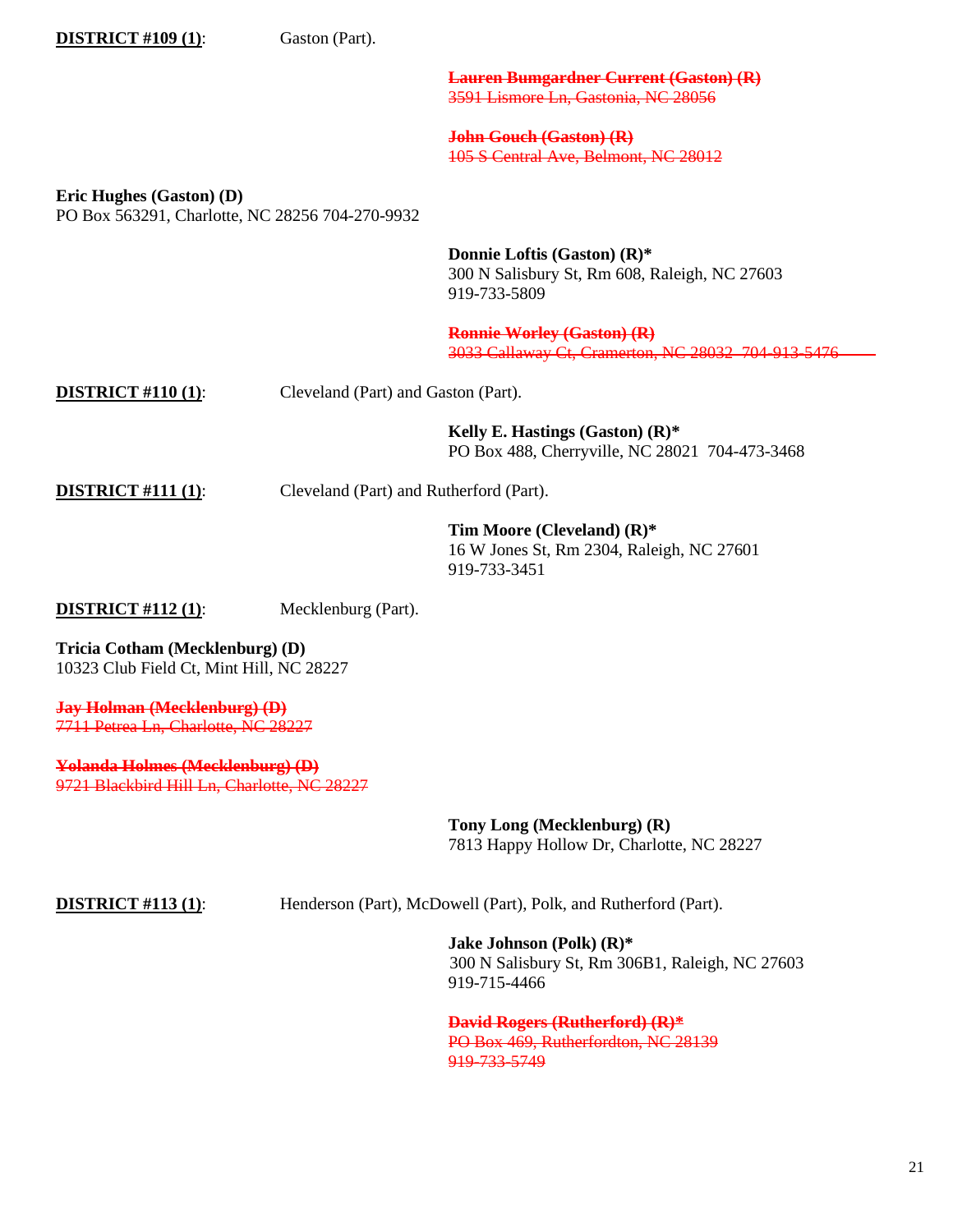#### **DISTRICT** #114 (1): Buncombe (Part).

**J. Eric Ager (Buncombe) (D)** 21 Wyntree Dr, Asheville, NC 28803 828-450-4463

> **Everett D. Pittillo (Buncombe) (R)** 38 Virgil Ln, Black Mountain, NC 28711 828-273-0014

**DISTRICT #115 (1):** Buncombe (Part). **Possible recount in this district**

> **Pratik Bhakta (Buncombe) (R)** 2006 Viburnum Ln, Asheville, NC 28803

**Sherry M. Higgins (Buncombe) (R)** 62 White Oak Rd, Arden, NC 28704 828-687-1821

## **Lindsey Prather (D) (Buncombe)**

32 Connor Rd, Candler, NC 28715

**DISTRICT** #116 (1): Buncombe (Part).

**Mollie Rose (Buncombe) (R)** 44 Turtle Hill Dr, Weaverville, NC 28787

**Caleb Rudow (D) (Buncombe)\***

300 N Salisbury Street, Rm 504, Raleigh, NC 27603 919-715-2013

**DISTRICT** #117 (1): Henderson (Part).

**Jennifer Capps Balkcom (Henderson) (R)** 238 Canterbury Way, Hendersonville, NC 28792 828-551-0660

#### **Dennis Justice (Henderson) (R)** 31 Tamis Ln, Fletcher, NC 28732

# **Michael Greer O'Shea (Henderson) (D)**

43 N Meadow View Dr, Mills River, NC 28759 828-707-1228

> **Chelsea Walsh (Henderson) (R)** 131 Cider Mill Dr, Hendersonville, NC 28792 828-674-8884

**DISTRICT #118 (1):** Haywood and Madison.

**Mark Pless (Haywood) (R)\*** 300 N Salisbury St, Rm 533, Raleigh, NC 27603 919-733-5732

**Josh Remillard (Haywood) (D)**

126 Arrowwood Way, Canton, NC 28716 828-490-1478

22